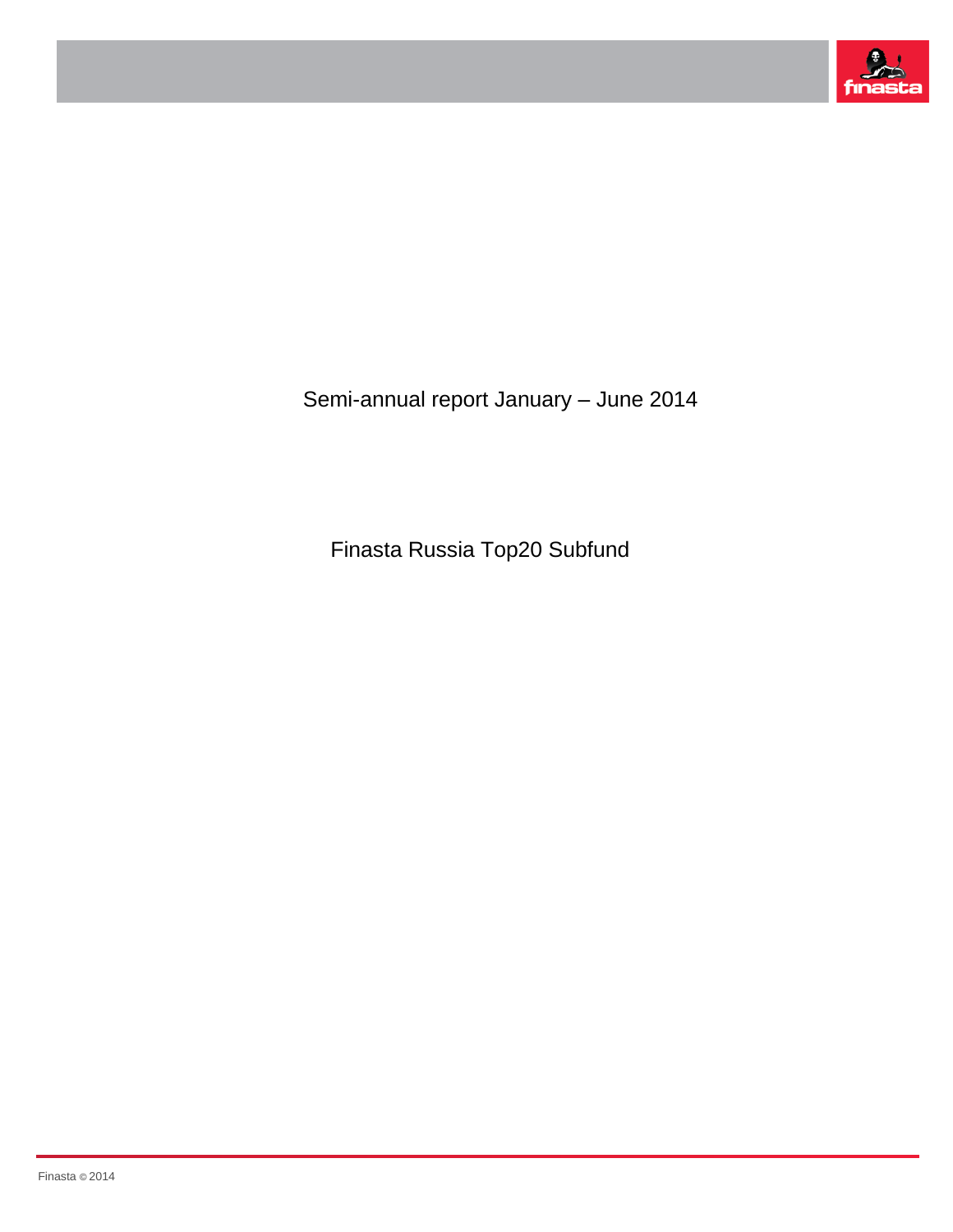

# **I. GENERAL INFORMATION**

1. Finasta Russia TOP20 Subfund (hereinafter – Subfund) information:

| Name                                                                                                     | Finasta Russia TOP20 Subfund |
|----------------------------------------------------------------------------------------------------------|------------------------------|
| Date of the Commission's agreement for<br>collective investment undertaking forming<br>for documentation | October 29, 2010             |

2. Reporting period covered by this report:

January 1, 2014 - June 30, 2014

3. Information on the Management Company:

| Name                                                                                         | Finasta Asset Management UAB                                                                                                                                                                                                                     |
|----------------------------------------------------------------------------------------------|--------------------------------------------------------------------------------------------------------------------------------------------------------------------------------------------------------------------------------------------------|
| Company code                                                                                 | 126263073                                                                                                                                                                                                                                        |
| Registered office (address)                                                                  | Maironio str. 11, Vilnius LT 01124                                                                                                                                                                                                               |
| Phone number                                                                                 | 1813                                                                                                                                                                                                                                             |
| Fax number                                                                                   | +370 5 203 22 44                                                                                                                                                                                                                                 |
| E-mail                                                                                       | info@finasta.com                                                                                                                                                                                                                                 |
| Website                                                                                      | www.finasta.com                                                                                                                                                                                                                                  |
| Activity license number                                                                      | <b>VIK-005</b>                                                                                                                                                                                                                                   |
| Collective investment undertaking's<br>manager, other parties making investment<br>decisions | Andrej Cyba, Director General, Member of the Board;<br>Arturs Miezis, IPAS Finasta Asset Management (LV);<br>Vitalijus Šostak, Head of Fund Management<br>Department, Member of the Board; Tomas<br>Krakauskas, Deputy Director General, Head of |
|                                                                                              | Portfolio Management Department.                                                                                                                                                                                                                 |

#### 4. Information on the depository:

| Name                        | SEB bankas AB                      |
|-----------------------------|------------------------------------|
| Company code                | 112021238                          |
| Registered office (address) | Gedimino ave. 12, Vilnius LT 01103 |
| Phone number                | +370 5 268 28 00                   |
| Fax number                  | +370 5 268 23 33                   |

#### **II. NUMBER AND VALUE OF NET ASSETS, INVESTMENT ITEMS OR SHARES**

5. Number and value of net assets (hereinafter NA) and investment items (shares):

|                                                       | At the beginning of<br>the reporting period | At the end of the<br>reporting period | Year before,<br>30 June, 2013 | Two years before<br>30 June, 2012 |
|-------------------------------------------------------|---------------------------------------------|---------------------------------------|-------------------------------|-----------------------------------|
| Net assets value (NAV), LTL                           | 13,345,996.60                               | 8,412,250.57                          | 11,160,517.16                 | 13,461,326.64                     |
| Investment item (share) value,<br>LTL                 | 89.2504                                     | 84.2860                               | 79.0125                       | 79.9793                           |
| Number of investment items<br>(shares) in circulation | 149,534.2169                                | 99,806.1178                           | 141,249.9193                  | 168,310.0783                      |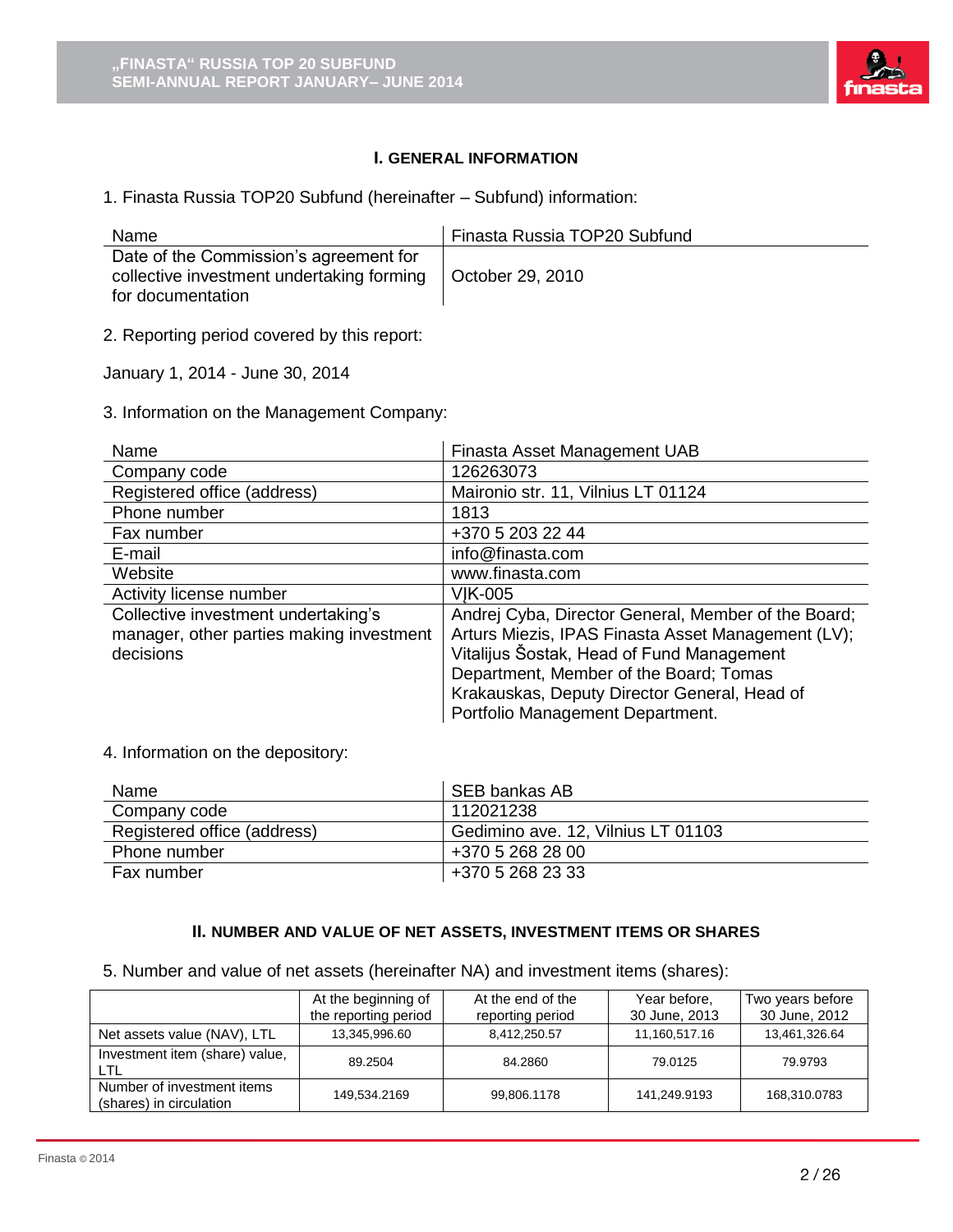

6. Number and total conversion amount of the distributed and redeemed investment items or shares during the reporting period:

|                                                               | Number of investment items | Value.       |
|---------------------------------------------------------------|----------------------------|--------------|
| Distributed (converting monetary funds into investment items) | 63.035.2904                | 4.853.209.52 |
| Redeemed (converting investment items into monetary funds)    | 112.763.3895               | 8.288.307.11 |

## **III. EXPENSE AND TURNOVER INDICES OF COLLECTIVE INVESTMENT UNDERTAKING**

7. Deductions from the collective investment undertaking assets:

|                                                                                                         | Fee ratio                                                                                      |                                                                                    | Fee amount                                      | % of the average                                 |  |
|---------------------------------------------------------------------------------------------------------|------------------------------------------------------------------------------------------------|------------------------------------------------------------------------------------|-------------------------------------------------|--------------------------------------------------|--|
| Deductions                                                                                              | Maximum as specified in<br>foundation documents                                                | Applied during the<br>reporting period                                             | calculated over<br>the reporting<br>period, LTL | net assets value<br>over the<br>reporting period |  |
| Management fee                                                                                          |                                                                                                |                                                                                    |                                                 |                                                  |  |
| Fixed fee                                                                                               | 1.5% of the average annual<br>NAV of the Subfund                                               | 1.5% of the average<br>annual NAV of the<br>Subfund                                | 64,615.56                                       | 0.73                                             |  |
| Success fee                                                                                             | 15% of Subfund NAV<br>growth                                                                   | 15% of Subfund NAV<br>growth                                                       |                                                 |                                                  |  |
| For the depository                                                                                      | Not exceeding 0,5% of the<br>average annual NAV                                                | Not exceeding 0,5% of<br>the average annual NA<br>value                            | 23,236.14                                       | 0.26                                             |  |
| Transactions' expenses                                                                                  | Not exceeding 1% of the<br>value of transactions<br>executed                                   | Not exceeding 1% of the<br>value of transactions<br>executed                       | 39,649.19                                       | 0.45                                             |  |
| Other expenses<br>(distribution fee)                                                                    | 2% of the Subfund<br>instrument value                                                          | 2% of the Subfund<br>instrument value                                              | 397.82                                          |                                                  |  |
| Other expenses (change<br>fee)                                                                          | 0.25% of the changed<br>Subfund instruments value                                              | 0.25% of the changed<br>Subfund instruments<br>value                               | 1,446.93                                        | 0.02                                             |  |
| For audit                                                                                               | Total amount of<br>remuneration for the audit                                                  | Total amount of<br>remuneration for the<br>audit company and                       | 7,250.57                                        | 0.08                                             |  |
| Other expenses (third<br>parties fee)                                                                   | company and financial<br>entities cannot exceed 1%<br>of the average annual NAV<br>of the Fund | financial entities cannot<br>exceed 1% of the<br>average annual NAV of<br>the Fund | 19,364.99                                       | 0.22                                             |  |
| Other expenses (bank<br>services)                                                                       |                                                                                                |                                                                                    | 1,741.42                                        | 0.02                                             |  |
| Remuneration to bank<br>for accounting of<br>participants                                               | Not exceeding 1% of the<br>average annual NAV                                                  | Not exceeding 1% of the<br>average annual NAV                                      | 3,016.61                                        | 0.03                                             |  |
| Other operating<br>expenses (fees to market<br>maker, quatation<br>expenses and occasional<br>expenses) |                                                                                                |                                                                                    | 5,007.98                                        | 0.06                                             |  |
| Other expenses (legal<br>expenses)                                                                      | Not exceeding 1% of the<br>average annual NAV of the<br>Umbrella Fund                          | Not exceeding 1% of the<br>average annual NAV of<br>the Umbrella Fund              | L,                                              |                                                  |  |
| Total amount of expenditure                                                                             |                                                                                                |                                                                                    |                                                 | 165,727.21                                       |  |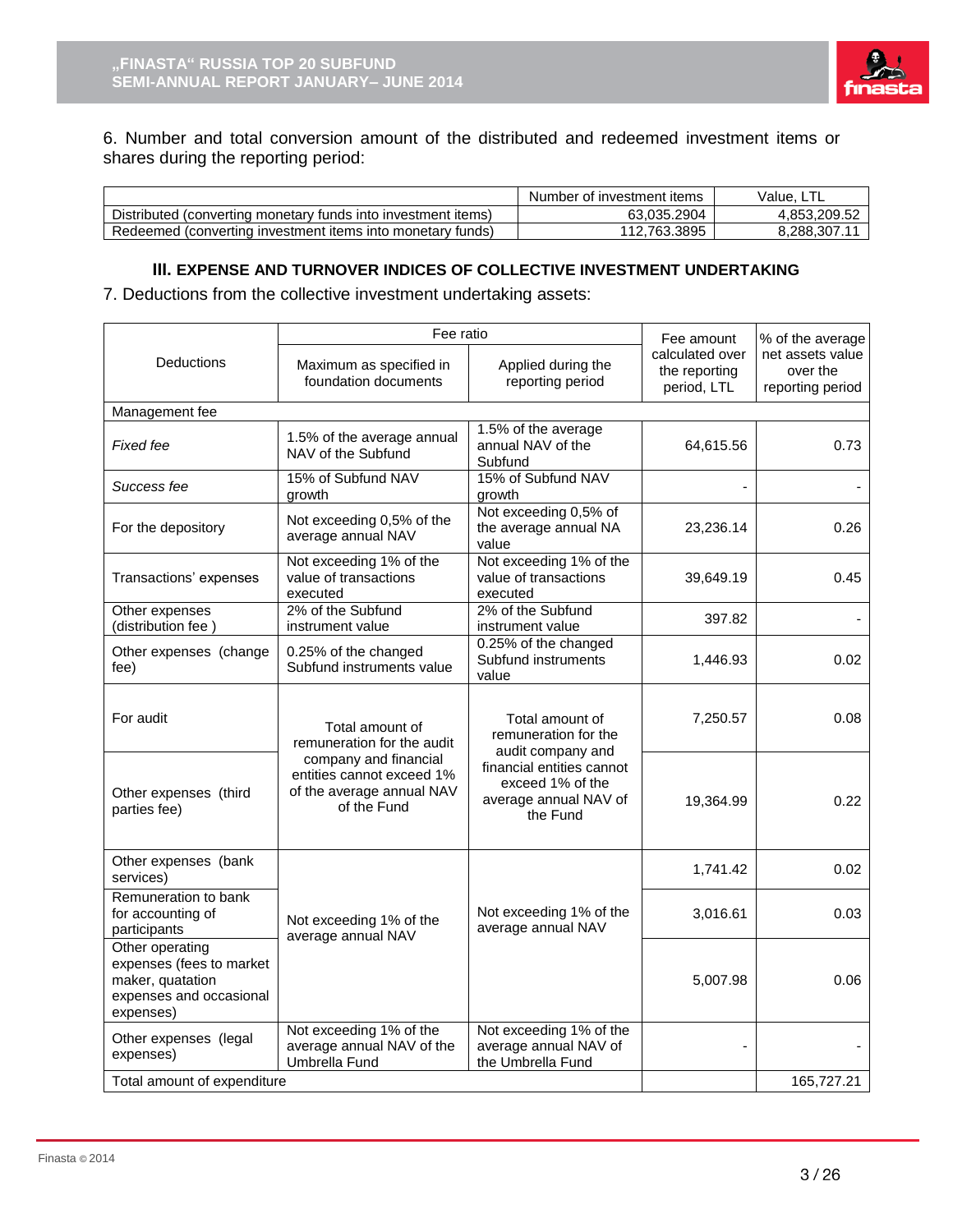

# 8. Intermediary fee:

| Intermediary name | Description of services<br>provided                                | Remuneration<br>for services.<br>06/30/2014<br>LTL | Remuneration<br>for services.<br>06/30/2013<br>LTL | Intermediary's connection<br>with the Management<br>Company                                                              |
|-------------------|--------------------------------------------------------------------|----------------------------------------------------|----------------------------------------------------|--------------------------------------------------------------------------------------------------------------------------|
| Finasta bank AB   | Commission fee for<br>intermediation in securities<br>transactions | 39.649.19                                          | 36,136.00                                          | The supervisory person of<br>the Management Company<br>and the intermediary<br>supervisory person is one<br>and the same |
| Total             | $***$                                                              | 39.649.19                                          | 36.136.00                                          | $***$                                                                                                                    |

9. Information about all existing agreements on sharing of fees and hidden commissions:

The Management Company did not conclude any formal or informal agreements on fee sharing during the reporting period. No hidden commission fees were charged to the Subfund.

10. An example that illustrates the influence of deductions on the final return of investment that falls on the investor:

Information is provided in the annual report.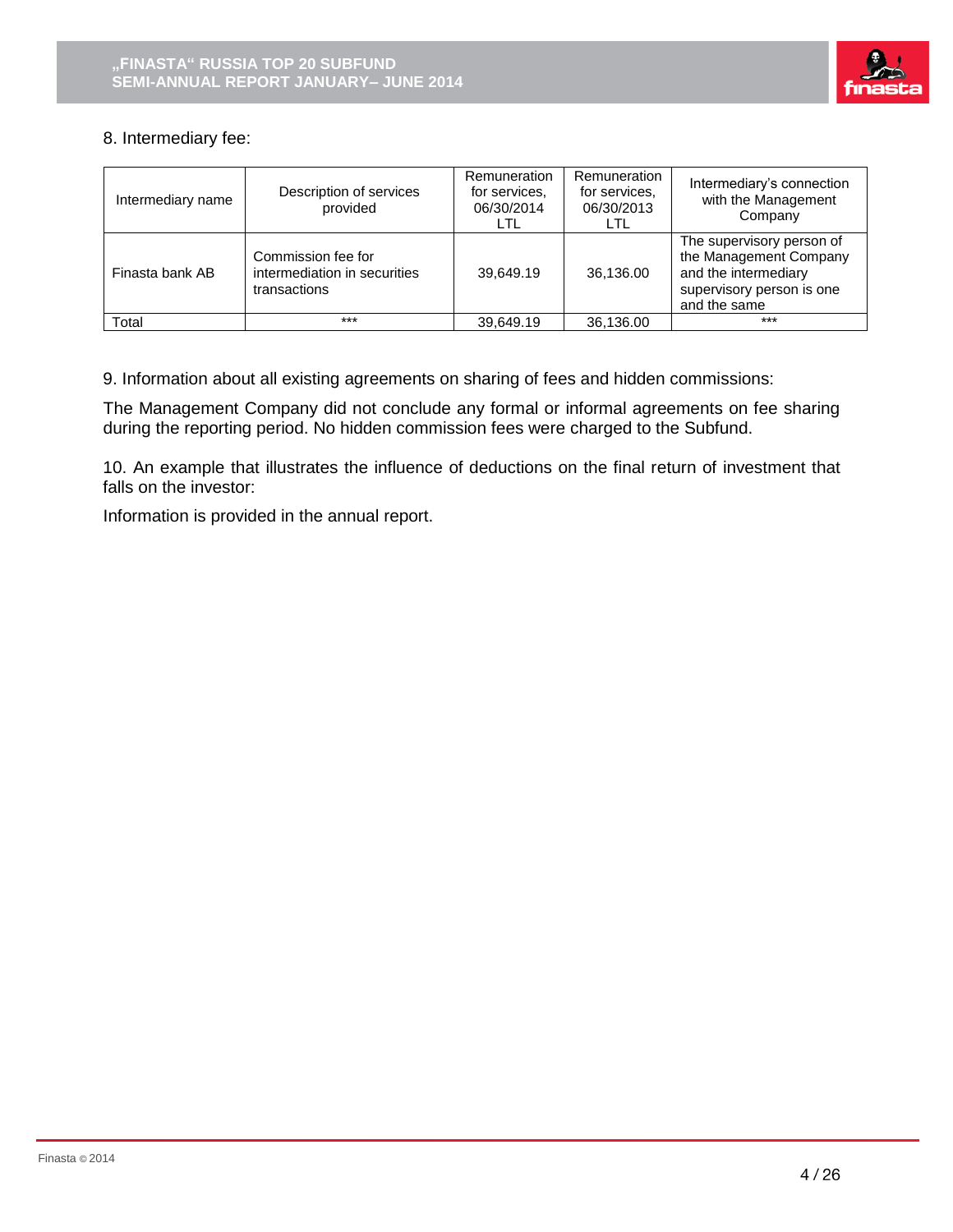

# **IV. INFORMATION ABOUT PORTFOLIO OF INVESTMENT INSTRUMENTS OF COLLECTIVE INVESTMENT UNDERTAKING**

11. Composition of the investment instruments portfolio at the end of the reporting period:

| Issuer name                                                                 | Cou<br>ntry | <b>ISIN Code</b> | Quantity,<br>units | Total nominal<br>value | Total<br>acquisition<br>value | <b>Total market</b><br>value | Market, according to<br>which data the market<br>value has been<br>established (website) | Vote<br>share of<br>the<br>issuer, % | Share<br>of NA,<br>% |  |  |
|-----------------------------------------------------------------------------|-------------|------------------|--------------------|------------------------|-------------------------------|------------------------------|------------------------------------------------------------------------------------------|--------------------------------------|----------------------|--|--|
| Equity securities listed in the Official or corresponding trading list      |             |                  |                    |                        |                               |                              |                                                                                          |                                      |                      |  |  |
|                                                                             |             |                  |                    |                        |                               |                              |                                                                                          |                                      |                      |  |  |
| Total:                                                                      |             |                  |                    |                        |                               |                              |                                                                                          |                                      |                      |  |  |
| Equity securities listed in the Supplementary or corresponding trading list |             |                  |                    |                        |                               |                              |                                                                                          |                                      |                      |  |  |
|                                                                             |             |                  |                    |                        |                               |                              |                                                                                          |                                      |                      |  |  |
| Total:                                                                      |             |                  |                    |                        |                               |                              |                                                                                          |                                      |                      |  |  |
| Equity securities traded in other regulated markets                         |             |                  |                    |                        |                               |                              |                                                                                          |                                      |                      |  |  |
| Sberbank                                                                    | <b>RU</b>   | RU0009029540     | 45,000             | 0.00                   | 389,421.35                    | 286,401.96                   | www.rts.ru                                                                               | 0.0002                               | 3.40                 |  |  |
| M Video                                                                     | <b>RU</b>   | RU000A0JPGA0     | 15,904             | 41,360.71              | 331,512.48                    | 323,331.62                   | www.misex.ru                                                                             | 0.0088                               | 3.84                 |  |  |
| Bank St Petersburg OJSC                                                     | <b>RU</b>   | RU0009100945     | 159,180            | 41,397.14              | 224,341.40                    | 463,387.93                   | www.micex.com                                                                            | 0.0529                               | 5.51                 |  |  |
| Kazmunaigas GDR                                                             | KZ          | US48666V2043     | 7,271              | 0,00                   | 291,712.85                    | 294,091.89                   | www.kmgep.kz                                                                             | 0.0017                               | 3.50                 |  |  |
| Lukoil GDR                                                                  | <b>RU</b>   | US6778621044     | 4,830              | 1,055.935              | 707,260.09                    | 730,429.27                   | www.rts.ru                                                                               | 0.0006                               | 8.68                 |  |  |
| Gazprom GDR                                                                 | <b>RU</b>   | US3682872078     | 2,7643             | 4,834,711              | 534,162.32                    | 610,149.88                   | www.rts.ru                                                                               | 0.0002                               | 7.25                 |  |  |
| Avangardco Investments<br>Public Ltd. - GDR                                 | UA          | US05349V2097     | 6,833              | 0.00                   | 130,939.26                    | 171,328.90                   | www.lse.co.uk                                                                            | 0.0107                               | 2.04                 |  |  |
| Nostrum Oil Gas LP                                                          | KZ          | US66978B2034     | 6,796              | 59,430.39              | 0.00                          | 0.00                         | www.lse.co.uk                                                                            | 0.0036                               | 0.00                 |  |  |
| <b>MMC Norilsk Nickel ADR</b>                                               | <b>RU</b>   | US46626D1081     | 6,000              | 52,469.44              | 256,451.96                    | 301,036.89                   | www.lse.co.uk                                                                            | 0.0003                               | 3.58                 |  |  |
| Volga Gas PLC                                                               | <b>RU</b>   | GB00B1VN4809     | 62,424             | 9,298.287              | 231,327.38                    | 333,928.51                   | www.lse.co.uk                                                                            | 0.077                                | 3.97                 |  |  |
| Sistema JSFC                                                                | <b>RU</b>   | US48122U2042     | 3,850              | 60,602.2               | 206,221.73                    | 300,327.72                   | www.rts.ru                                                                               | 0.0008                               | 3.57                 |  |  |
| <b>Tatneft - Sponsored ADR</b>                                              | <b>RU</b>   | US6708312052     | 3,800              | 33,230.64              | 323,832.69                    | 373,613.95                   | www.lse.co.uk                                                                            | 0.001                                | 4.44                 |  |  |
| AFI Development PLC -<br><b>GDR</b>                                         | <b>RU</b>   | US00106J2006     | 124,926            | 1,092.466              | 184,912.94                    | 226,226.18                   | www.lse.co.uk                                                                            | 0.0238                               | 2.69                 |  |  |
| Protek                                                                      | <b>RU</b>   | RU000A0JQU47     | 88,000             | 2,288.585              | 201,014.66                    | 269,631.33                   | www.misex.ru                                                                             | 0.0167                               | 3.21                 |  |  |
| Severstal GDR                                                               | <b>RU</b>   | US8181503025     | 9,545              | 834.7144               | 163,900.93                    | 196,418.92                   | www.lse.co.uk                                                                            | 0.0011                               | 2.33                 |  |  |
| Novatek OAO GDR                                                             | <b>RU</b>   | US6698881090     | 1,132              | 989.9178               | 313,217.16                    | 356,657.01                   | www.lse.co.uk                                                                            | 0.0004                               | 4.24                 |  |  |
| Aeroflot - Russian Airlines                                                 | <b>RU</b>   | RU0009062285     | 53,000             | 3,445.86               | 236,099.43                    | 225,264.44                   | www.moex.com                                                                             | 0.0048                               | 2.68                 |  |  |
| X5 Retail Group GDR                                                         | <b>RU</b>   | US98387E2054     | 6,500              | 14,210.48              | 285,731.18                    | 355,426.64                   | www.lse.co.uk                                                                            | 0.0096                               | 4.23                 |  |  |
| <b>Tinkoff Credit Systems</b>                                               | <b>RU</b>   | US87238U2033     | 19,500             | 0.00                   | 310,174.21                    | 323,489.28                   | London stock<br>exchange                                                                 | 0.0219                               | 3.85                 |  |  |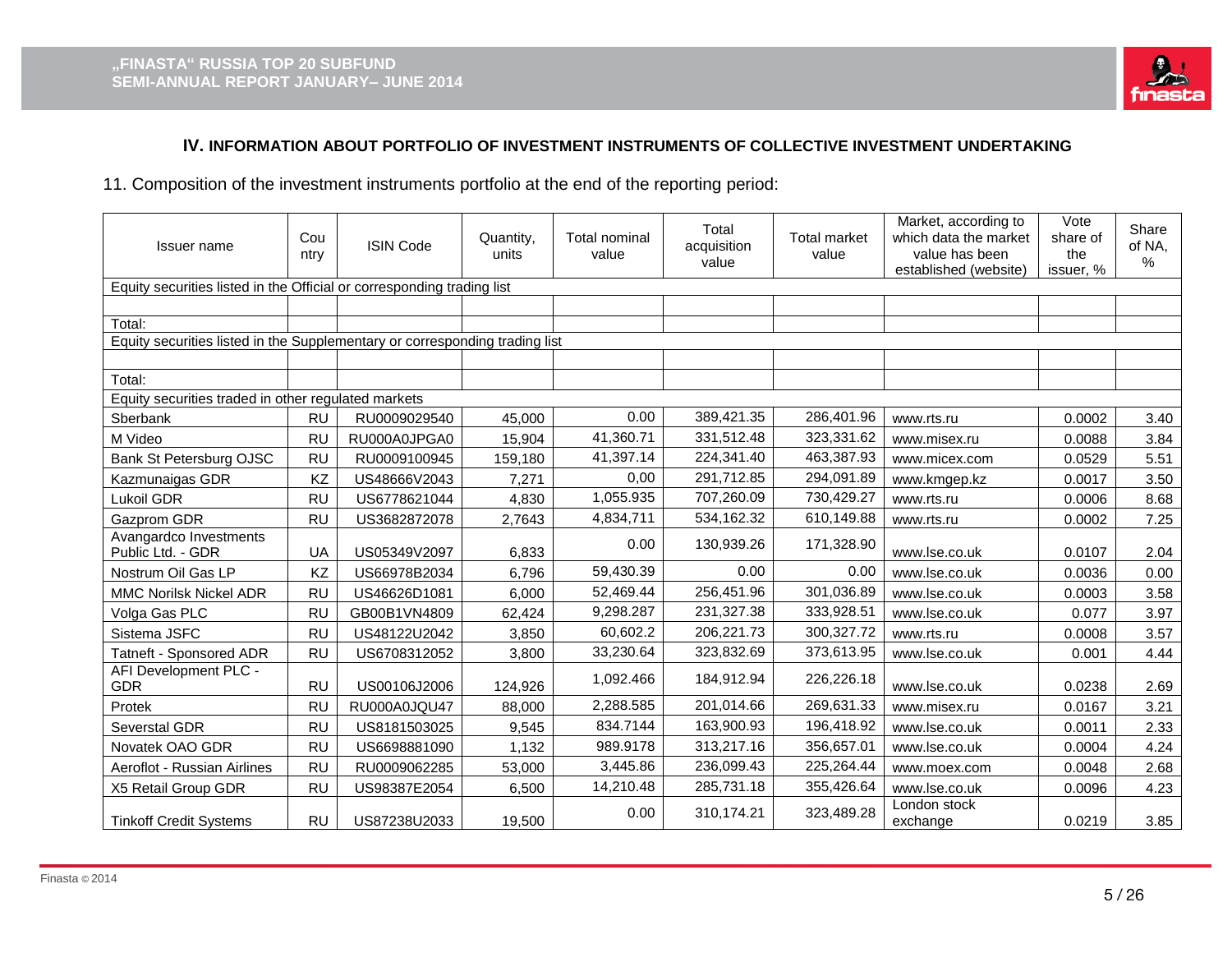

| Sberbank ADR                 | RU        | US80585Y3080 | 11,800     | 309,569.7 | 305,606.15   | 302,743.92   | www.lse.co.uk | 0.0002 | 3.60 |
|------------------------------|-----------|--------------|------------|-----------|--------------|--------------|---------------|--------|------|
| Phosagro                     | RU        | US71922G2093 | 7,300      | 0.00      | 198,092.25   | 231,478.78   |               | 0.0019 | 2.75 |
| Mobile TeleSystems           | RU        | RU0007775219 | 13,000     | 338.0982  | 274,597.83   | 295,713.67   | www.rts.ru    | 0.0013 | 3.52 |
| Sollers                      | RU        | RU0006914488 | 7,000      | 22,755.68 | 299,962.93   | 313,705.21   | www.moex.ru   | 0.0204 | 3.73 |
| Federal Grid Co              | RU        | RU000A0JPNN9 | 40.000.000 | 5,201,298 | 176,362.33   | 177,452.44   | www.micex.com | 0.0032 | 2.11 |
| Nostrum Oil & Gas PLC        | <b>KZ</b> | GB00BGP6Q951 | 6.796      | 101.229   | 214,561.83   | 219,884.63   | www.lse.co.uk | 0.0036 | 2.61 |
| Total:                       |           |              | 40,698,030 |           | 6,791,417.39 | 7,682,120.98 |               |        |      |
| Issued new equity securities |           |              |            |           |              |              |               |        |      |
|                              |           |              |            |           |              |              |               |        |      |
| Total:                       |           |              |            |           |              |              |               |        |      |
| Total of equity securities:  |           |              | 40,698,030 |           | 6,791,417.39 | 7,682,120.98 |               |        |      |

| Issuer name                                                                     | Cou<br>ntry | <b>ISIN Code</b> | Quantity,<br>units | Total<br>nominal<br>value | Total<br>acquisition<br>value | Total<br>market<br>value | Interest rate | Redemption /<br>conversion<br>date | Share of<br>NA, % |
|---------------------------------------------------------------------------------|-------------|------------------|--------------------|---------------------------|-------------------------------|--------------------------|---------------|------------------------------------|-------------------|
| Non-equity securities listed in the Official or corresponding trading list      |             |                  |                    |                           |                               |                          |               |                                    |                   |
|                                                                                 |             |                  |                    |                           |                               |                          |               |                                    |                   |
| Total:                                                                          |             |                  |                    |                           |                               |                          |               |                                    |                   |
| Non-equity securities listed in the Supplementary or corresponding trading list |             |                  |                    |                           |                               |                          |               |                                    |                   |
|                                                                                 |             |                  |                    |                           |                               |                          |               |                                    |                   |
| Total:                                                                          |             |                  |                    |                           |                               |                          |               |                                    |                   |
| Non-equity securities traded in other regulated markets                         |             |                  |                    |                           |                               |                          |               |                                    |                   |
|                                                                                 |             |                  |                    |                           |                               |                          |               |                                    |                   |
| Total:                                                                          |             |                  |                    |                           |                               |                          |               |                                    |                   |
| Issued new non-equity securities                                                |             |                  |                    |                           |                               |                          |               |                                    |                   |
|                                                                                 |             |                  |                    |                           |                               |                          |               |                                    |                   |
| Total:                                                                          |             |                  |                    |                           |                               |                          |               |                                    |                   |
| Total of non-equity securities:                                                 |             |                  |                    |                           |                               |                          |               |                                    |                   |

| CIU name                                                                                                     | Cou<br>ntry                                                | <b>ISIN Code</b> | Quantity,<br>units | Manager | Total<br>acquisition<br>value | Total<br>market<br>value | Market, according to<br>which data the market<br>value has been<br>established (website) | CIU<br>type <sup>*</sup> | Percent<br>age NA,<br>% |  |  |  |
|--------------------------------------------------------------------------------------------------------------|------------------------------------------------------------|------------------|--------------------|---------|-------------------------------|--------------------------|------------------------------------------------------------------------------------------|--------------------------|-------------------------|--|--|--|
| CIU items (shares) following requirements of Article 61 (1) of the Law on Collective Investment Undertakings |                                                            |                  |                    |         |                               |                          |                                                                                          |                          |                         |  |  |  |
|                                                                                                              |                                                            |                  |                    |         |                               |                          |                                                                                          |                          |                         |  |  |  |
| Total:                                                                                                       |                                                            |                  |                    |         |                               |                          |                                                                                          |                          |                         |  |  |  |
|                                                                                                              | Items (shares) of other collective investment undertakings |                  |                    |         |                               |                          |                                                                                          |                          |                         |  |  |  |
|                                                                                                              |                                                            |                  |                    |         |                               |                          |                                                                                          |                          |                         |  |  |  |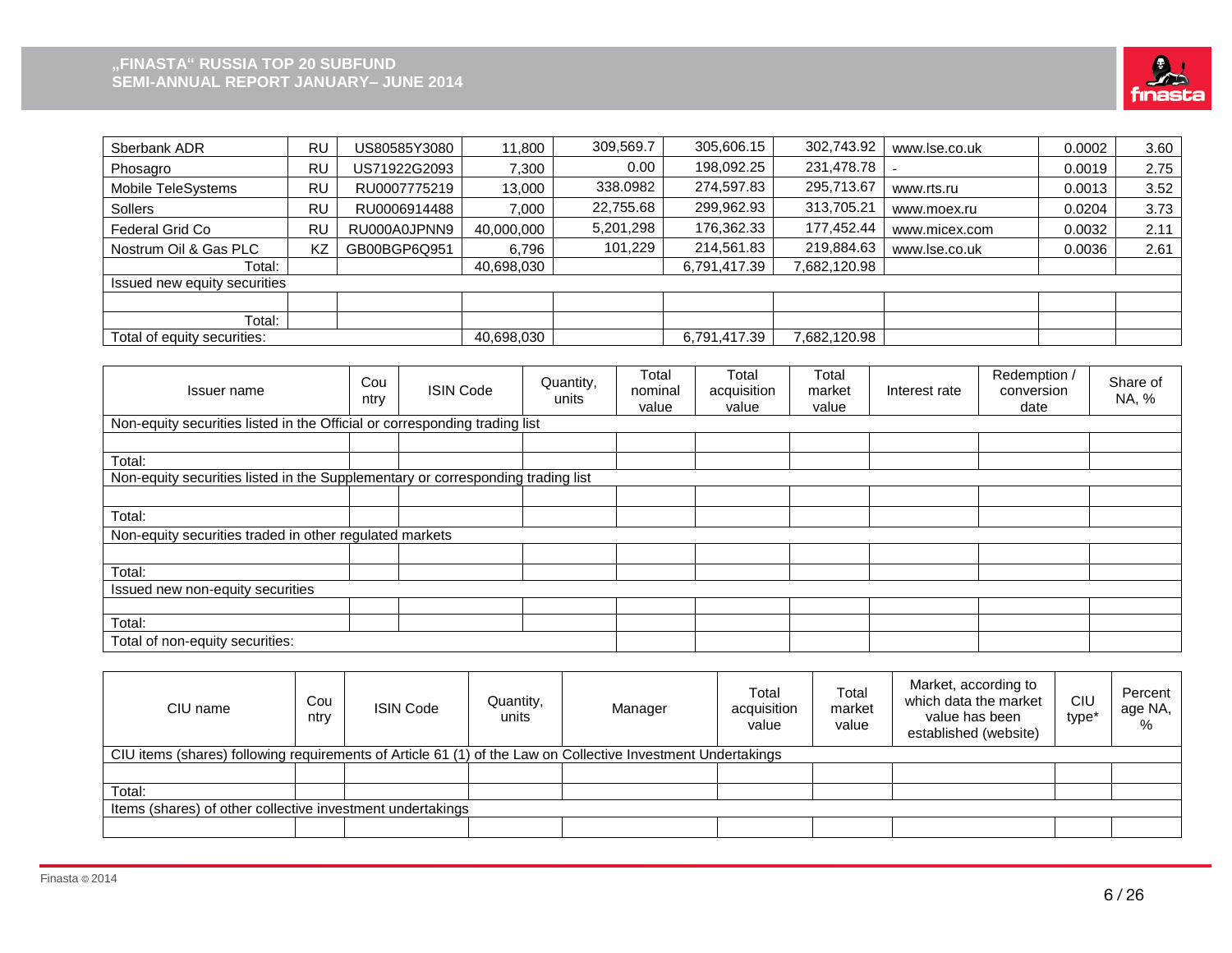#### **"FINASTA" RUSSIA TOP 20 SUBFUND SEMI-ANNUAL REPORT JANUARY– JUNE 2014**



| Total:                                |  |  |  |  |  |
|---------------------------------------|--|--|--|--|--|
| $\sim$<br>Total 、<br>(shares):<br>ner |  |  |  |  |  |

**\*** CIU 1 – CIU, which investment strategy intends to invest up to 100 percent of net assets into non-equity securities;

CIU 2 – CIU, which investment strategy intends to invest into mixed (balanced) investments;

CIU 3 – CIU, which investment strategy intends to invest up to 100 percent of net assets into equity securities;

CIU 4 – CIU, which investment strategy intends to invest up to 100 percent of net assets into money market instruments;

CIU 5 – other CIU (alternative investment, private capital, real estate, raw materials, etc.).

| Issuer name                                          | Coun<br>try | Instrument name | Quantity,<br>units | Currency | Total market<br>value | Interest rate | <b>Termination date</b> | Share<br>of NA,<br>% |
|------------------------------------------------------|-------------|-----------------|--------------------|----------|-----------------------|---------------|-------------------------|----------------------|
| Money market instruments traded in regulated markets |             |                 |                    |          |                       |               |                         |                      |
|                                                      |             |                 |                    |          |                       |               |                         |                      |
| Total:                                               |             |                 |                    |          |                       |               |                         |                      |
| Other instruments of money market                    |             |                 |                    |          |                       |               |                         |                      |
|                                                      |             |                 |                    |          |                       |               |                         |                      |
| Total:                                               |             |                 |                    |          |                       |               |                         |                      |
| Total of money market instruments:                   |             |                 |                    |          |                       |               |                         |                      |

| Credit institution name                   | Country | Currency | Total market<br>value | Interest rate | Termination of<br>the deposit<br>period | Share of NA,<br>% |
|-------------------------------------------|---------|----------|-----------------------|---------------|-----------------------------------------|-------------------|
| Deposits in credit institutions           |         |          |                       |               |                                         |                   |
|                                           |         |          |                       |               |                                         |                   |
| Total of deposits in credit institutions: |         |          |                       |               |                                         |                   |

| Instrument name                                              | <b>Issuer</b> | Count<br>ry | Other part<br>of the<br>transaction | Curren<br>сy | Investment<br>transaction | Transaction<br>value | Total<br>market<br>value | Market name<br>(website) | Termination<br>date | Share<br>οf<br>NA,<br>% |
|--------------------------------------------------------------|---------------|-------------|-------------------------------------|--------------|---------------------------|----------------------|--------------------------|--------------------------|---------------------|-------------------------|
| Derivative financial instruments traded in regulated markets |               |             |                                     |              |                           |                      |                          |                          |                     |                         |
|                                                              |               |             |                                     |              |                           |                      |                          |                          |                     |                         |
| Total:                                                       |               |             |                                     |              |                           |                      |                          |                          |                     |                         |
| Other derivative financial instruments                       |               |             |                                     |              |                           |                      |                          |                          |                     |                         |
|                                                              |               |             |                                     |              |                           |                      |                          |                          |                     |                         |
| Total:                                                       |               |             |                                     |              |                           |                      |                          |                          |                     |                         |
| Total of derivative financial instruments:                   |               |             |                                     |              |                           |                      |                          |                          |                     |                         |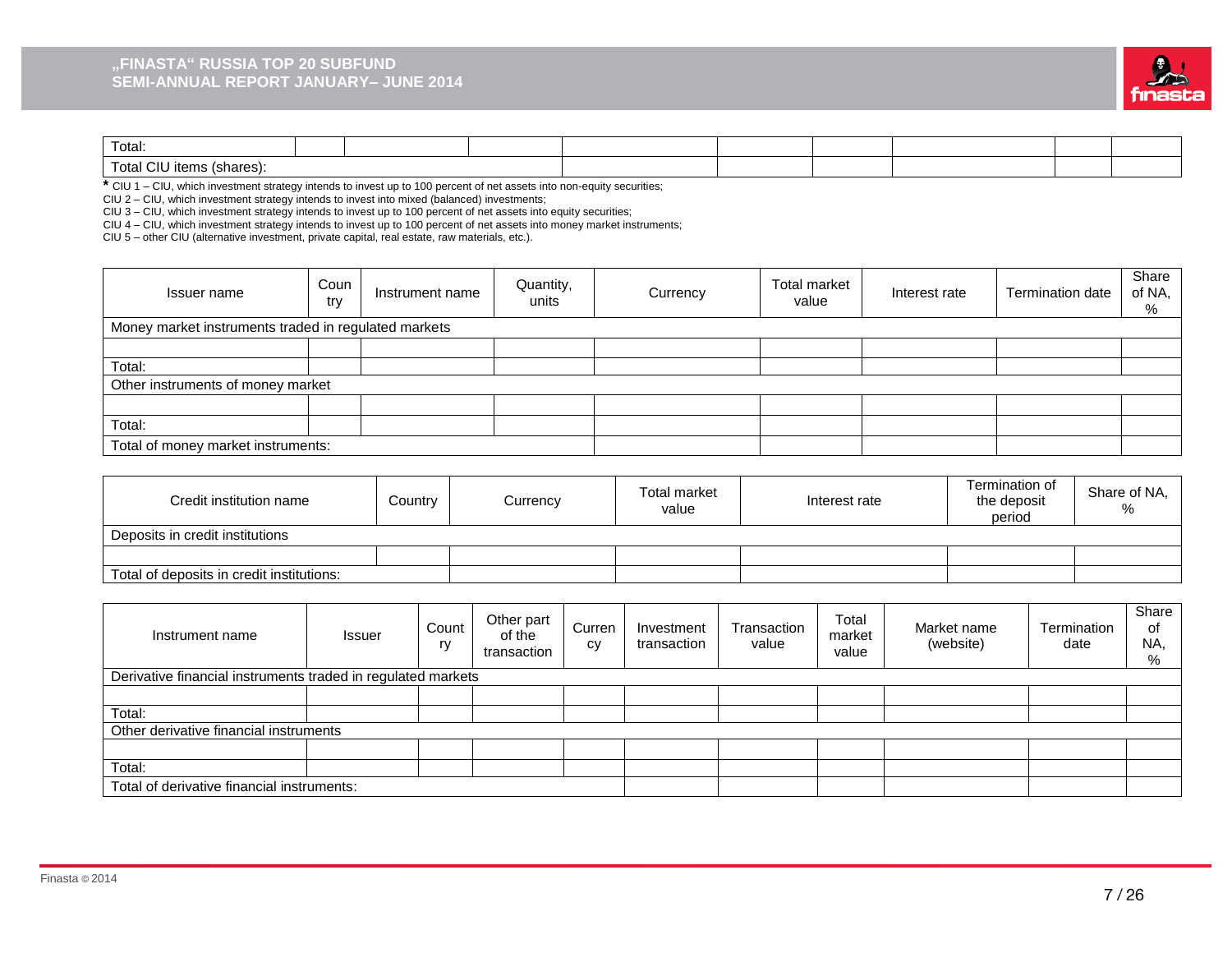

| Bank name              | Currencv   | Total market value | Interest rate | Share of NA, % |
|------------------------|------------|--------------------|---------------|----------------|
| Money                  |            |                    |               |                |
| AB SEB Bankas EUR      | <b>EUR</b> | 641,694.59         | 0.00          | 7.63           |
| AB SEB Bankas USD      | USD        | 22.574.23          | 0.00          | 0.27           |
| AB SEB Bankas RUB      | <b>RUB</b> | 34.682.75          | 0.00          | 0.41           |
| AB SEB Bankas LTL      | LTL        | 138.84             | 0.00          | 0.00           |
| Total amount of money: |            | 699,090.42         |               |                |

| Name                                                                                             | Short description | Total value  | Purpose | Share of NA, % |  |  |  |
|--------------------------------------------------------------------------------------------------|-------------------|--------------|---------|----------------|--|--|--|
| Other instruments not described in the Law on Collective Investment Undertakings, Article 57 (1) |                   |              |         |                |  |  |  |
| Accounts receivable                                                                              |                   | 55.390.72    |         | 0.66           |  |  |  |
| Accounts payable                                                                                 |                   | (24, 351.50) |         | (0.29)         |  |  |  |
| Total:                                                                                           |                   | 31,039.19    |         |                |  |  |  |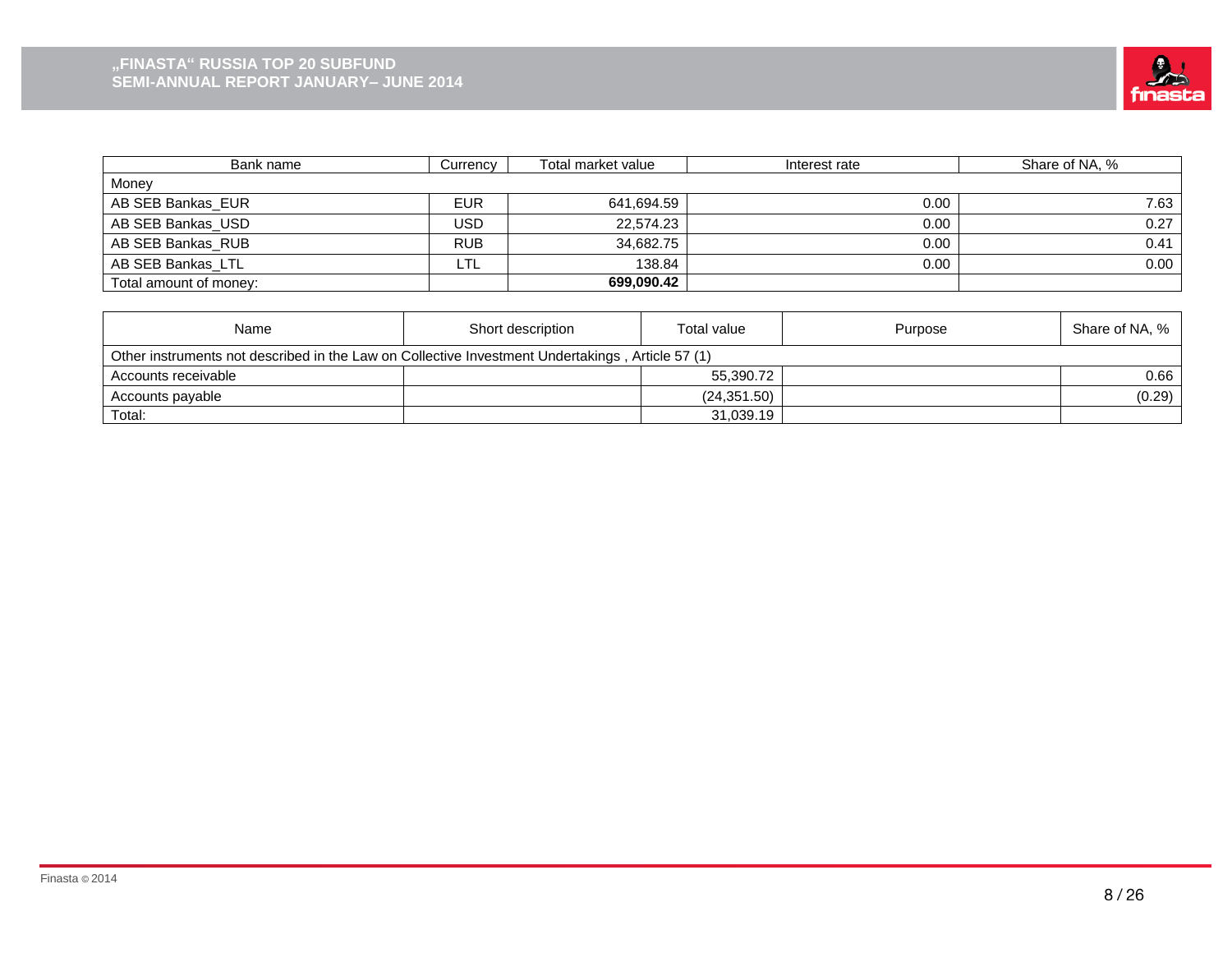

# 12. Allocation of investment assets according to criteria corresponding with the investment strategy:

# According to investment objects

| Allocation of investment assets  | Market value | Share of<br>assets, % | Market value at<br>the start of the<br>reporting period | Share of assets at<br>the start of the<br>reporting period, % |
|----------------------------------|--------------|-----------------------|---------------------------------------------------------|---------------------------------------------------------------|
| <b>Shares</b>                    | 7,682,120.98 | 91.32                 | 12,655,349.65                                           | 94.83                                                         |
| Government debt securities       |              | ۰                     |                                                         |                                                               |
| Corporate debt securities        |              | ۰                     |                                                         |                                                               |
| Collective investment instrument |              | ٠                     |                                                         |                                                               |
| Money market instruments         |              | ۰                     |                                                         |                                                               |
| <b>Deposits</b>                  |              | ۰                     |                                                         |                                                               |
| Derivative financial instruments |              | -                     |                                                         |                                                               |
| Money in credit institutions     | 699.090.42   | 8.31                  | 727.633.27                                              | 5.45                                                          |
| Other instruments                |              |                       |                                                         |                                                               |
| Total:                           | 8,381,211.40 | 99.63                 | 12.442.645.78                                           | 100.28                                                        |

#### By industry sector

| Breakdown of investments          | Market value | Share in<br>assets, %    | Market value at<br>January 1 | Share in assets at 1<br>January,% |
|-----------------------------------|--------------|--------------------------|------------------------------|-----------------------------------|
| Telecommunications                | 295,713.67   | 3.52                     |                              |                                   |
| Health care                       |              | $\overline{\phantom{0}}$ |                              |                                   |
| Emergency goods and services      | 637,036.84   | 7.57                     | 806,033.99                   | 6.04                              |
| Convenience goods and services    | 526,755.54   | 6.26                     | 1,005,633.11                 | 7.54                              |
| <b>Financial services</b>         | 1,902,576.98 | 22.62                    | 3,365,265.51                 | 25.22                             |
| Information technology            |              |                          |                              |                                   |
| Industrial materials              | 494,895.76   | 5.88                     | 2,134,695.22                 | 16.00                             |
| Utility goods and services        | 177,452.44   | 2.11                     |                              |                                   |
| Energy                            | 2,918,755.15 | 34,70                    | 4,283,969.27                 | 32.10                             |
| <b>Materials</b>                  | 728,934.59   | 8.67                     | 1,059,752.54                 | 7.94                              |
| Collective investment instruments |              | $\blacksquare$           |                              |                                   |
| Derivative financial instruments  |              | $\blacksquare$           |                              |                                   |
| Government securities             |              |                          |                              |                                   |
| Total:                            | 7,682,120.98 | 91.32                    | 12,655,349.65                | 94.83                             |

## By currency

| Breakdown of investments | Market value | Share in<br>assets, % | Market value at<br>January 1 | Share in assets at 1<br>January,% |
|--------------------------|--------------|-----------------------|------------------------------|-----------------------------------|
| LTL                      | 138.84       |                       | 3,663.32                     | 0.03                              |
| <b>EUR</b>               | 641,694.59   | 7.63                  | 299,459.20                   | 2.24                              |
| <b>GBP</b>               | 553,813.13   | 6.58                  | 844,271.20                   | 6.33                              |
| <b>USD</b>               | 4,795,993.48 | 57.01                 | 9,051,757.28                 | 67.82                             |
| <b>RUB</b>               | 2,389,571.35 | 28.41                 | 3,183,831.92                 | 23.86                             |
| Total:                   | 8.381.211.40 | 99.63                 | 13,382,982.92                | 100.28                            |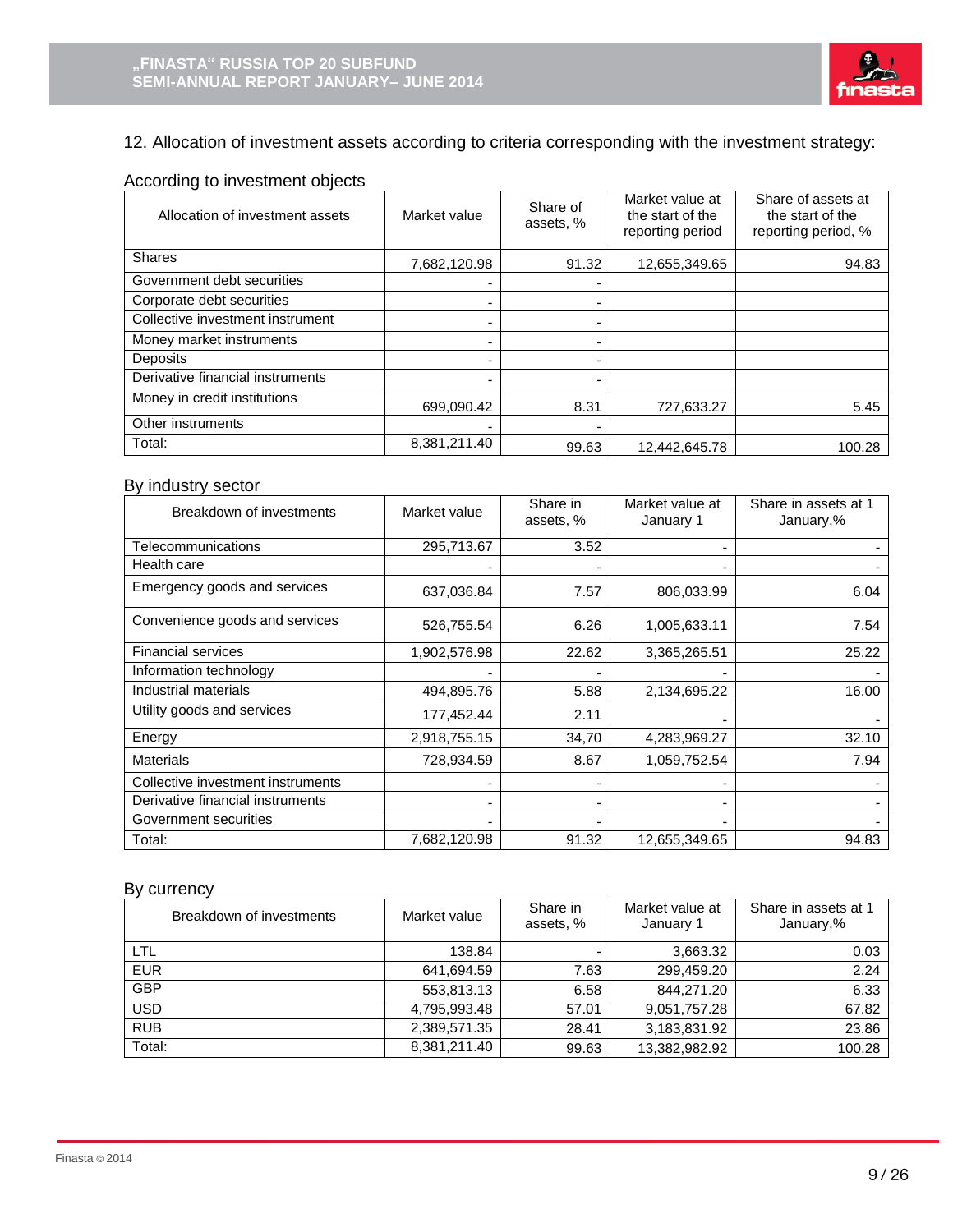

## By geographical area

| Breakdown of investments | Market value | Share in<br>assets, % | Market value at<br>January 1 | Share in assets at 1<br>January,% |
|--------------------------|--------------|-----------------------|------------------------------|-----------------------------------|
| Lithuania                | 699,090.42   | 8.31                  | 727,633.27                   | 5.45                              |
| Kazakhstan               | 513,976.52   | 6.11                  | 1,129,923.24                 | 8.47                              |
| Russia                   | 6,996,815.55 | 83.17                 | 11.087.999.22                | 83.08                             |
| Ukraine                  | 171,328.90   | 2.04                  | 437,427.19                   | 3.28                              |
| Total:                   | 8,381,211.40 | 99.63                 | 13,382,982.92                | 100.28                            |

#### By type of issuer

| Breakdown of investments                                                      | Market value | Share in<br>assets, % | Market value at<br>January 1 | Share in assets at 1<br>January,% |
|-------------------------------------------------------------------------------|--------------|-----------------------|------------------------------|-----------------------------------|
| Government of the Republic of                                                 |              |                       |                              |                                   |
| Governments of other countries                                                |              |                       |                              |                                   |
| Companies registered in the Republic<br>of Lithuania                          |              |                       |                              |                                   |
| Companies registered outside the<br>Republic of Lithuania                     | 7,682,120.98 | 91.32                 | 12,655,349.65                | 94.83                             |
| Collective investment undertakings<br>registered in the Republic of Lithuania |              |                       |                              |                                   |
| Collective investment undertakings<br>registered outside the Republic of      |              |                       |                              |                                   |
| Other                                                                         |              |                       |                              |                                   |
| Total                                                                         | 7,682,120.98 | 91.32                 | 12,655,349.65                | 94.83                             |

13. Transactions of derivative financial instruments that were executed during the reporting period; except the ones provided in Clause 11 of this report:

No such transactions were executed during the reporting period.

14. Types of the derivative financial instruments, their risks, quantitative limits and methods that are used to evaluate the collective investment undertaking risk related to transactions of derivative financial instruments are provided in Clause 11 of the Annex. Methods by which the derivative financial instrument can protect the transaction (position) of investment instruments against risk:

No transactions with derivative financial instruments were concluded or executed during the reporting period.

15. Total value of liabilities resulting from the transactions of derivative financial instruments at the end of the reporting period:

At the end of the reporting period no transactions with derivative financial instruments that would result in liabilities were concluded.

16. Risk extent for derivative financial instruments accepted by the master collective investment undertaking after transactions:

16.1. The sum of the direct potential risk extent of the feeder collective investment undertaking and the actual derivative financial instruments risk of the master collective investment undertaking that is proportional to the feeder collective investment undertaking investments to the master undertaking: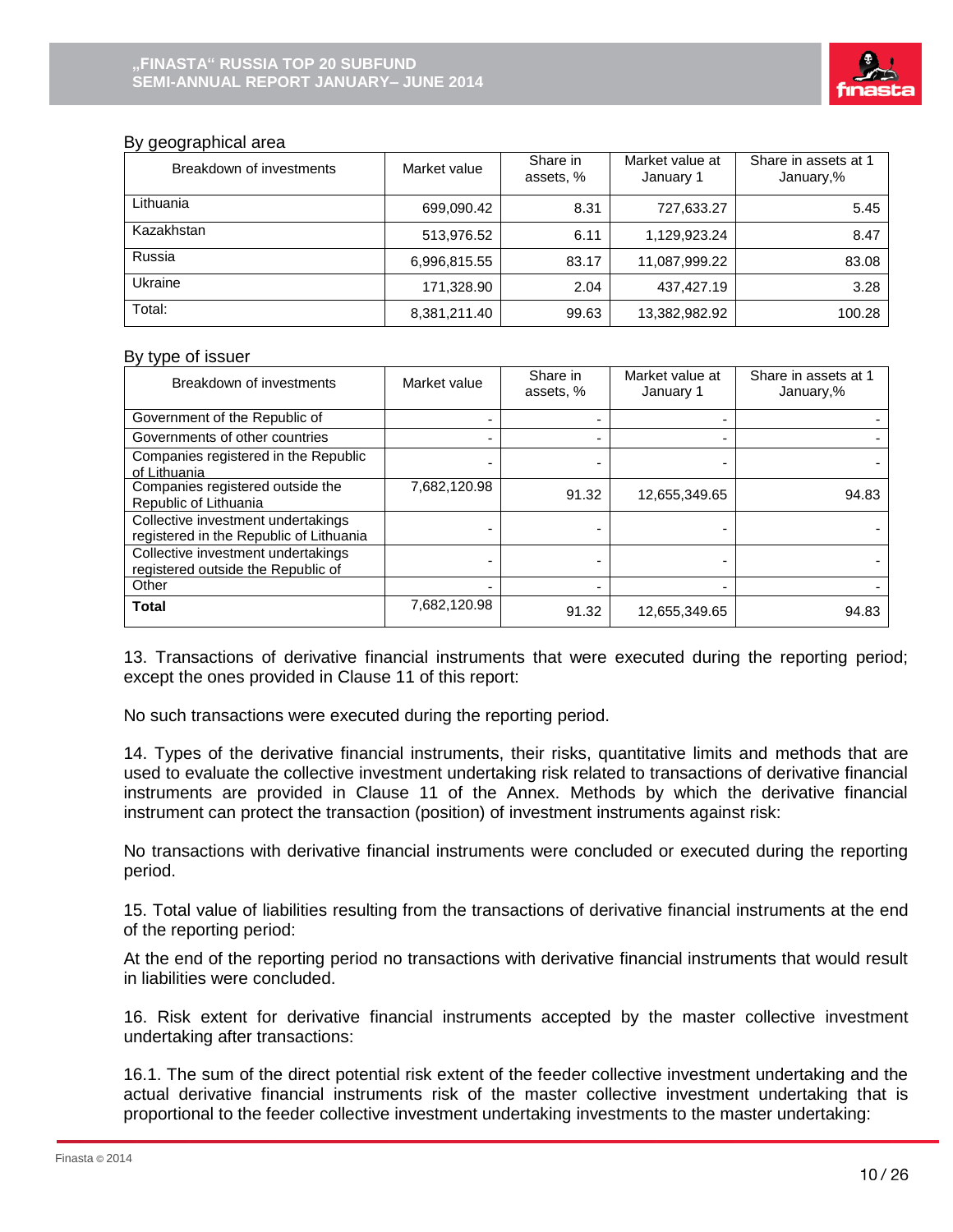

The collective investment undertaking is a non-master investment undertaking.

16.2. The sum of the direct potential risk extent of the feeder collective investment undertaking and the extent of potential maximum risk that was taken by the master collective investment undertaking according to transactions on derivative financial instruments and that was determined in the founding documents of the master collective investment undertaking and that is proportional to the feeder collective investment undertaking investments to the master undertaking:

The collective investment undertaking is non-master investment undertaking.

17. Provide an analysis on how the investment instruments portfolio complies (does not comply) with the investment strategy of the collective investment undertaking (direction of investments, specialization of investments, geographical area, etc.):

The investment portfolio of the Subfund complies with the Subfund investment strategy.

Russia Top20 Subfund strategy: funds are invested in shares of the companies that operate in the Russian Federation. Not more than 33% of the Subfund funds can be invested in other companies that operate in other CIS countries (including ex-members of the CIS).

Subfund portfolio consists of 15–25 different companies' shares. A little diversified portfolio allows ensuring maximum control over the chosen positions and effective Subfund structure.

18. Name the factors that were most influential on the structure and value changes of the investment instruments portfolio during the reporting period:

The most influential on the value change of the Subfund's investment portfolio were the costs of financial instruments market.

#### **V. INVESTMENT RETURN AND RISK INDICATORS OF THE COLLECTIVE INVESTMENT UNDERTAKING**

19. Comparative index (if selected) and a brief description of it:

Information provided in the annual report.

20. Change in the value of investment instruments (shares) of the same period, annual return (gross and net) on the investment instruments portfolio and change in the value of the comparative index (if selected) and other indicators over the last ten years of operation of the Fund:

Information is provided in the annual report.

21. The average return on investments, the average change in the value of investment instruments and the average change in the value of the comparative index (if selected) over the last three, five and ten years (the average net return on investments, the average change in the value of investment instruments and the comparative index are calculated as the respective geometric averages of annual net investment return, change in the value of the investment instrument and the comparative index):

Information is provided in the annual report.

22. Other indicators revealing risks related to the investment instruments portfolio:

Information is provided in the annual report.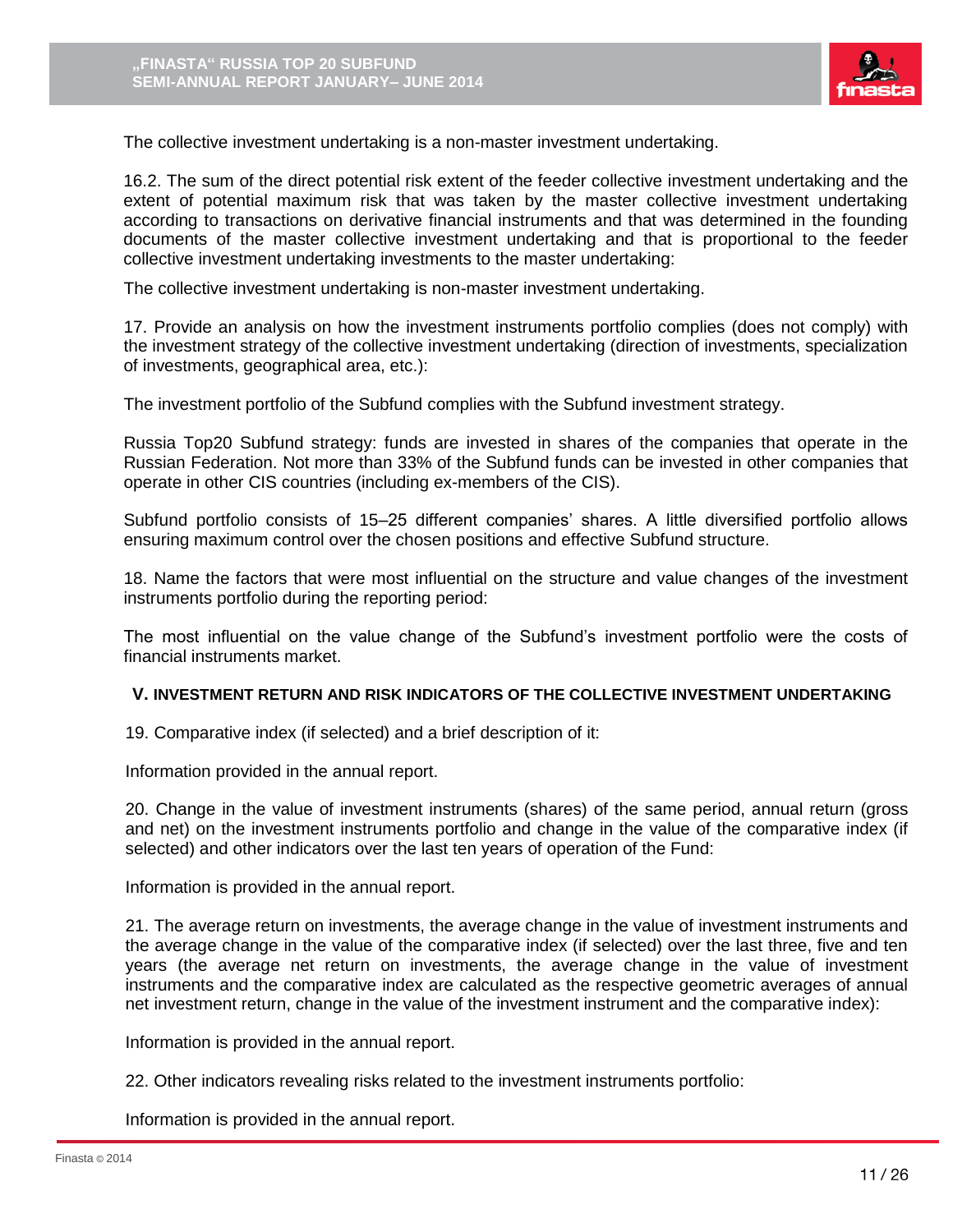

# **VI. FINANCIAL CONDITION OF THE COLLECTIVE INVESTMENT UNDERTAKING**

23. Financial statements of the collective investment undertaking are prepared in compliance with the laws and requirements of the legal acts of the Republic of Lithuania:

## 23.1. Statement of Net Assets:

| No.     | Assets                                                                           | Note No. | Financial year<br>(06/30/2014) | Last financial year<br>(06/30/2014) |
|---------|----------------------------------------------------------------------------------|----------|--------------------------------|-------------------------------------|
| А.      | <b>ASSETS</b>                                                                    |          | 8,437,164.37                   | 13,382,982.92                       |
| I.      | <b>MONEY</b>                                                                     |          | 721,054.85                     | 727,633.27                          |
| Ш.      | <b>TERM DEPOSITS</b>                                                             |          |                                |                                     |
| III.    | <b>MONEY MARKET INSTRUMENTS</b>                                                  |          |                                |                                     |
| III.1.  | Treasury bills                                                                   |          |                                |                                     |
| III.2.  | Other money market instruments                                                   |          |                                |                                     |
| IV.     | <b>TRANSFERABLE SECURITIES</b>                                                   |          | 7,682,120.98                   | 12,655,349.65                       |
| IV.1.   | Non-equity securities                                                            |          |                                |                                     |
| IV.1.1. | Governments and central banks or non-equity<br>securities guaranteed by them     |          |                                |                                     |
| IV.1.2. | Other non-equity securities                                                      |          |                                |                                     |
| IV.2.   | <b>Equity securities</b>                                                         |          | 7,682,120.98                   | 12,655,349.65                       |
| IV.3.   | Investment instruments and shares of other<br>collective investment undertakings |          |                                |                                     |
| V.      | <b>ACCOUNTS RECEIVABLE</b>                                                       |          | 33,988.54                      |                                     |
| V.1.    | Receivable accounts from sale of investment<br>transactions                      |          |                                |                                     |
| V.2.    | Other receivable accounts                                                        |          | 33,988.54                      |                                     |
| VI.     | <b>INVESTMENT AND OTHER PROPERTY</b>                                             |          |                                |                                     |
| VI.1.   | Investment assets                                                                |          |                                |                                     |
| VI.2.   | Derivative financial instruments                                                 |          |                                |                                     |
| VI.3.   | Other assets                                                                     |          |                                |                                     |
| Β.      | <b>LIABILITIES</b>                                                               |          | 24,913.80                      | 36,986.31                           |
| I.      | Financial and investment asset purchase<br>liabilities                           |          |                                |                                     |
| Ш.      | Liabilities to credit institutions                                               |          |                                |                                     |
| III.    | Liabilities from contracts for derivative financial<br>instruments               |          |                                |                                     |
| VI.     | Accounts payable to the Management<br>Company and the depository                 |          | 24,351.55                      | 31,147.07                           |
| V.      | Other payable accounts and liabilities                                           |          | 562.25                         | 5,839.24                            |
| C.      | <b>NET ASSETS</b>                                                                |          | 8,412,250.57                   | 13,345,996.60                       |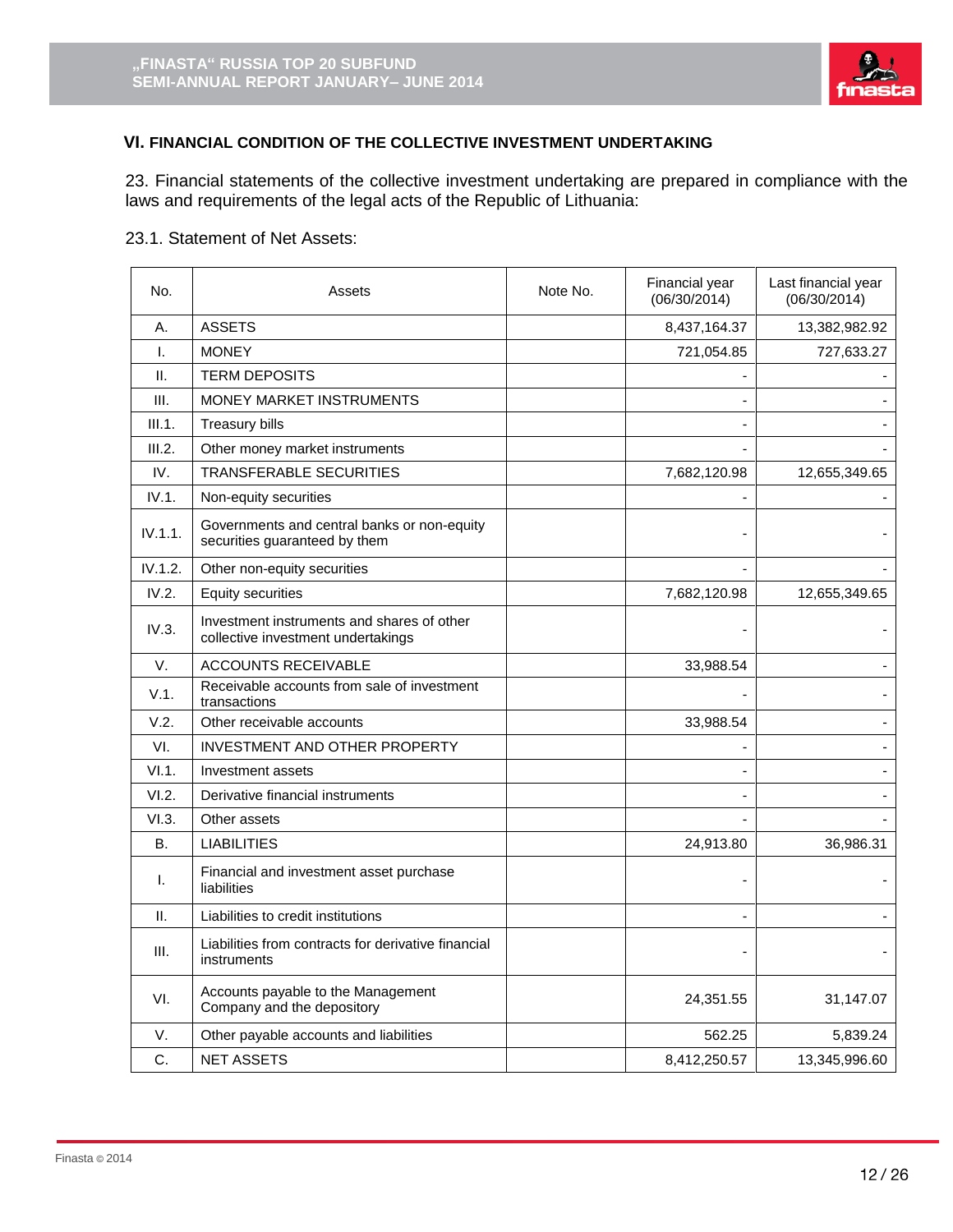

# 23.2. Statement of changes in net assets:

| No.      | Articles                                                      | Note No. | Financial year<br>(06/30/2014) | Last financial year<br>(06/30/2013) |
|----------|---------------------------------------------------------------|----------|--------------------------------|-------------------------------------|
| Τ.       | NET ASSETS' VALUE AT THE BEGINNING<br>OF THE REPORTING PERIOD |          | 13,345,996.60                  | 16,544,443.54                       |
| II.      | INCREASE OF THE NET ASSET VALUE                               |          |                                | 0.00                                |
| II.1.    | Members' contributions to the fund                            |          | 4,274,838.31                   | 543,531.49                          |
| II.2.    | Amounts received from other funds                             |          | 580,215.97                     | 732,318.16                          |
| II.3.    | Margins                                                       |          |                                |                                     |
| II.4.    | Interest income                                               |          |                                |                                     |
| II.5.    | <b>Dividends</b>                                              |          |                                | 184,636.48                          |
| II.6.    | Profit on change in value of investments and<br>sales         |          | 4,424,549.89                   | 6,506,658.47                        |
| II.7.    | Profit on change in foreign exchange rate                     |          | 182,810.46                     | 156,154.73                          |
| II.8.    | Profit from derivative financial instrument<br>transactions   |          |                                |                                     |
| II.9.    | Other increases in net asset value                            |          |                                |                                     |
|          | <b>TOTAL INCREASE:</b>                                        |          | 9,462,414.63                   | 8,123,299.33                        |
| III.     | DECREASE IN NET ASSETS VALUE                                  |          |                                |                                     |
| III.1.   | Allowances for the fund's members                             |          | 8,034,082.01                   | 3,856,083.00                        |
| III.2.   | Allowances for other funds                                    |          | 254,225.11                     | 1,503,179.97                        |
| III.3.   | Losses on changes in value of investments<br>and sales        |          | 5,848,183.49                   | 7,822,706.63                        |
| III.4.   | Losses on changes in foreign exchange rate                    |          | 93,942.84                      | 112,924.24                          |
| III.5.   | Losses from derivative financial instrument<br>transactions   |          |                                |                                     |
| III.6.   | Management costs                                              |          | 165,727.22                     | 212,331.87                          |
| III.6.1. | Salary for the Management Company                             |          | 66,460.31                      | 113,877.47                          |
| III.6.2. | Salary for depository                                         |          | 23,236.14                      | 24,251.64                           |
| III.6.3. | Salary for intermediaries                                     |          | 39,649.19                      | 36,136.00                           |
| III.6.4. | Audit costs                                                   |          | 7,250.57                       | 6,252.66                            |
| III.6.5. | Other expenses                                                |          | 29,131.00                      | 31,814.09                           |
| III.7.   | Other decreases in net asset value                            |          |                                |                                     |
| III.8.   | Cost reimbursement (-)                                        |          |                                |                                     |
| III.9.   | Distribution of profit                                        |          |                                |                                     |
|          | <b>TOTAL DECREASE:</b>                                        |          | 14,396,160.66                  | 13,507,225.71                       |
| IV.      | NET ASSETS VALUE AT THE END OF THE<br><b>REPORTNG PERIOD</b>  |          | 8,412,250.57                   | 11,160,517.16                       |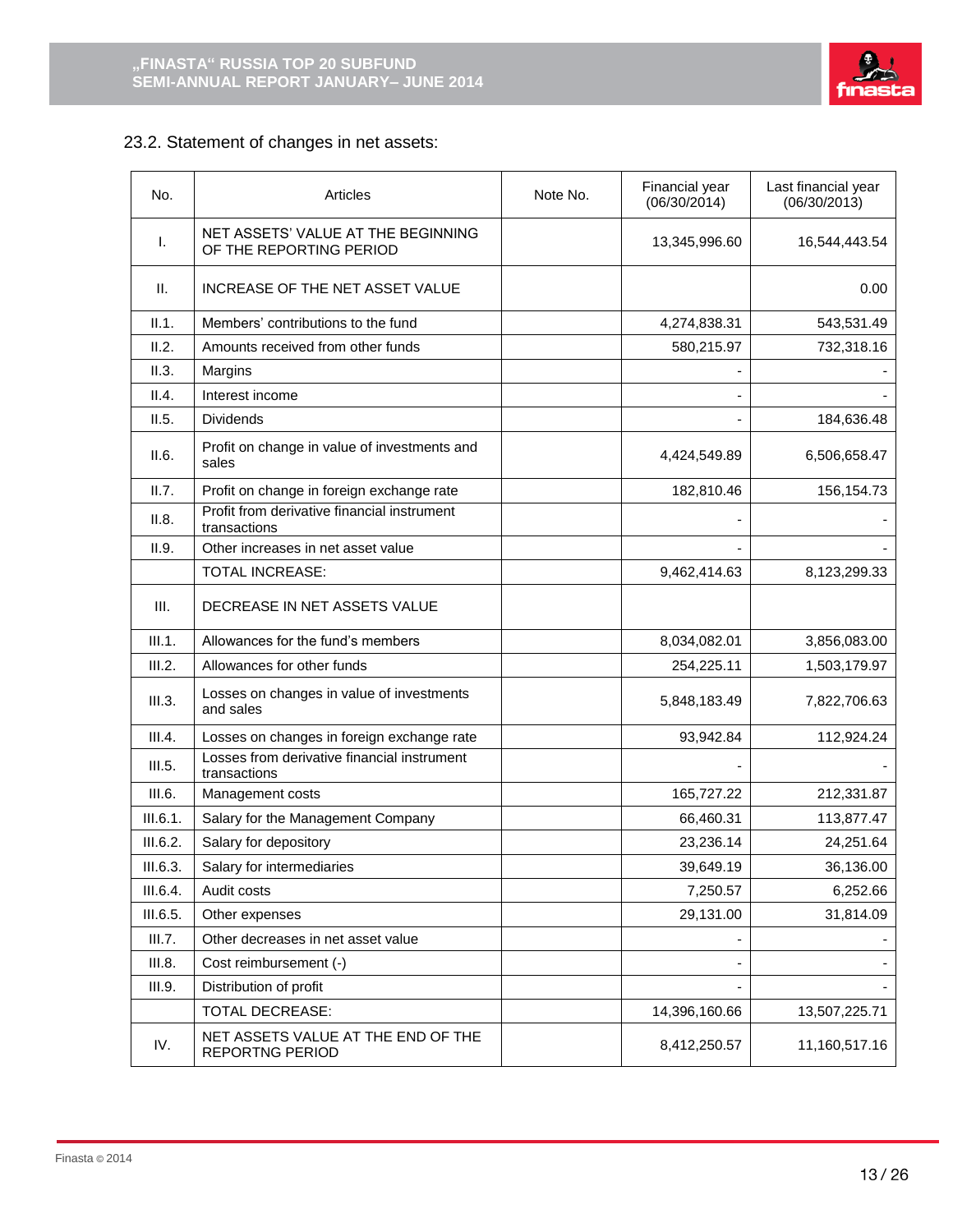

The following Explanatory Letter is an inseparable part of the financial reports.

23.3. Explanatory Letter:

23.3.1. General part:

# Information about the collective investment undertaking

| Name                                                                                                    | Finasta Russia TOP20 Subfund |
|---------------------------------------------------------------------------------------------------------|------------------------------|
| Legal form                                                                                              | Harmonized Investment Fund   |
| Date of the SC's approval for<br>the formation documents of<br>the collective investment<br>undertaking | 29 October, 2010.            |
| Type                                                                                                    |                              |
|                                                                                                         |                              |
| Operation time                                                                                          | Unlimited                    |
| Location                                                                                                | Vilnius                      |

# Information about the Management Company

| Name                        | Finasta Asset Management UAB                                 |
|-----------------------------|--------------------------------------------------------------|
| Company code                | 126263073                                                    |
| Registered office (address) | Maironio str. 11, Vilnius LT 01124                           |
| Phone number                | 1813                                                         |
| Fax number                  | +370 5 203 22 44                                             |
| E-mail                      | info@finasta.com                                             |
| Website                     | www.finasta.com                                              |
| Activity license number     | VIK-005                                                      |
| Collective investment       | Andrej Cyba, Director General, Member of the Board;          |
| undertaking manager, other  | Arturs Miezis, IPAS Finasta Asset Management (LV); Vitalijus |
| parties making investment   | Šostak, Head of Fund Management Department, Member of the    |
| decisions                   | Board; Tomas Krakauskas, Deputy Director General, Head of    |
|                             | Portfolio Management Department.                             |

#### Information about the depository

| Name                        | SEB bankas AB                      |
|-----------------------------|------------------------------------|
| Company code                | 112021238                          |
| Registered office (address) | Gedimino ave. 12, Vilnius LT 01103 |
| Phone number                | +370 5 268 28 00                   |
| Fax number                  | +370 5 268 23 33                   |

#### Information about the audit company that performed the audit of annual financial reports

| Name                        | PricewaterhouseCoopers UAB        |
|-----------------------------|-----------------------------------|
| Company code                | 111473315                         |
| Registered office (address) | J.Jasinskio 16B, Vilnius LT 01112 |
| Phone number                | +370 5 239 23 00                  |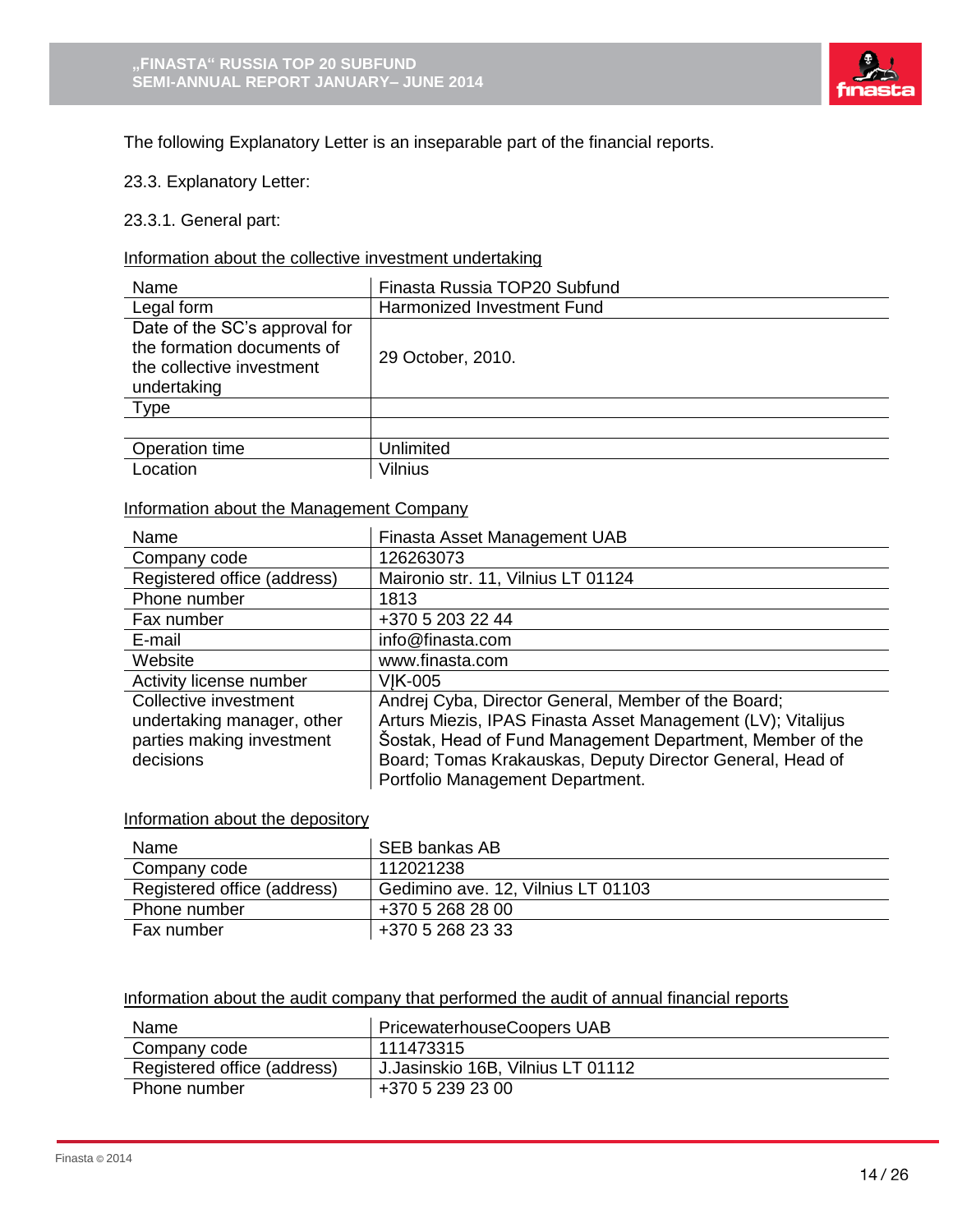

## Reporting period

1 January 2014 - 30 June 2014.

23.3.2. Accounting policy:

### Legislation used in the preparation of the financial statements

The financial reports were prepared in accordance with the following legal acts:

- Law on Accounting of the Republic of Lithuania;
- Law on Financial Statements of Entities of the Republic of Lithuania;
- Law on Collective Investment Undertaking of the Republic of Lithuania;
- Business Accounting Standards of the Republic of Lithuania

The Subfund's assets are denominated in Litas, so investments could be made in different foreign currencies. The Management Company plans to use derivative financial instruments to avoid losses due to adverse effects of exchange rate fluctuations.

The Subfund financial year is the calendar year. The Subfund's financial statements are prepared within four months of the end of the financial year.

The Management Company keeps accounts and all amounts in these financial statements provides in the national currency of Republic of Lithuania – Litas. Since 2 February 2002, the Litas has been pegged to the euro at a rate of 3.4528 Litas to 1 euro. The exchange rate of Litas with respect to other currencies is set daily by the Bank of Lithuania.

### Investment policy and structure of the investment portfolio

The Subfund's goal is to achieve the maximum return on investments in shares of Russian entities.

The Subfund's assets are invested in the financial instruments of operating subjects in the Russian Federation (companies and CIU, investing in such companies). Most of the Subfund's investment portfolio consists of investments in shares. No more than 33 per cent of the Subfund's assets may be invested outside the Russian Federation, in the financial instruments of operating companies in other CIS countries (including former CIS states).

The portfolio consists of shares in 15–25 different companies. The limited diversification of the Subfund's investment portfolio allows maximum supervision of selected positions and the fund's effective structure. Up to 100 per cent of the Subfund's investment portfolio consists of investments in shares.

The Subfund's investment is based on both strategic and tactical asset allocation methods and frequent adjustments of the portfolio to increase its value.

If the market situation does not offer better investment opportunities, up to 10 per cent of the Subfund's assets may be invested in bonds and other forms of non-equity securities (government and company securities). The Subfund may invest in bonds of a different period and credit rating.

Finasta Russia TOP20 Subfund invests in shares in developing markets, which are characterized by large price fluctuations. Changing the situation in stock exchanges can therefore lead to large fluctuations in the Subfund's net asset value.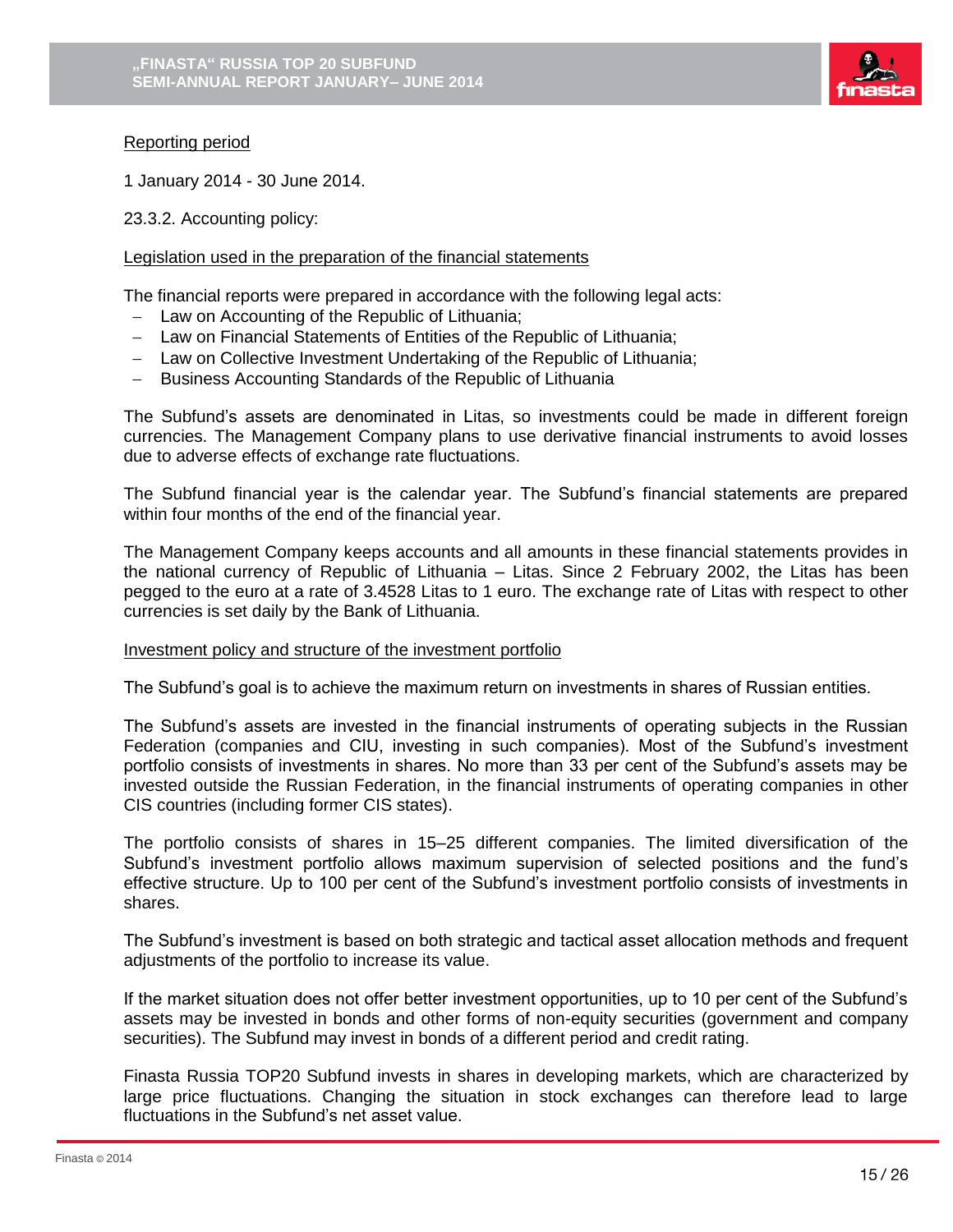

#### Financial risk management policy

The Subfund's assets are invested in the financial instruments listed below, in accordance with its objectives and investment policy:

- shares, depository receipts with respect to shares and harmonized investment instruments (shares) of collective investment undertakings, whose primary investment trend – stocks, depository receipts in respect of shares;
- bonds and other forms of non-equity securities, as well as harmonized investment instruments (shares) of collective investment undertakings, whose primary investment trend – bonds and other forms of non-equity securities;
- other securities that give the right to acquire or transfer transferable securities or determinant cash settlements, set according to transferable securities, currencies, interest rates, yield, market commodities or other indices or instruments;
- other regulated investment instruments (shares) of collective investment undertakings, whose primary investment trend – transferable securities, raw materials, market commodities, currencies, interest rates, yields, and other indices;
- special collective investment undertakings (alternative investments, private capital, real estate) and collective investment undertakings that are not regulated by the Law on Collective Investment Undertakings of the Republic of Lithuania (investing directly in market commodities, raw materials, currencies, etc.);
- money market instruments and investment instruments (shares) of harmonized collective investment undertakings, whose primary investment trend – money market instruments;
- deposits in credit companies;
- derivative financial instruments associated with the above financial instruments, financial indices, interest rates, currencies or currency rates, if they are used for risk management.

The composition of the Subfund's portfolio must meet the investment portfolio diversification requirements and investment restrictions of the Law on Collective Investment Undertakings of the Republic of Lithuania.

The Subfund's financial risk is managed by diversifying the investment portfolio in accordance with principles laid down in the Fund's rules.

The Investment Committee, which makes decisions on the composition of the Subfund's investment portfolio, must take into account the portfolio's current risk status and the impact of investment decisions on this status. The Subfund's portfolio risk is assessed periodically and provided to the Investment Committee meeting at least once per quarter of the calendar year.

The Subfund's investment portfolio risk is assessed with respect to the portfolio's securities:

- $-$  the issuer's credit rating;
- price sensitivity to interest rate changes;
- historical and expected price fluctuations of the nominal currency;
- duration;
- vield;
- the value of securities in the investment portfolio.

Among group companies that determine the consolidated financial accountability, no more than 20 per cent of the Subfund's net assets may be invested in issued transferable securities and money market instruments.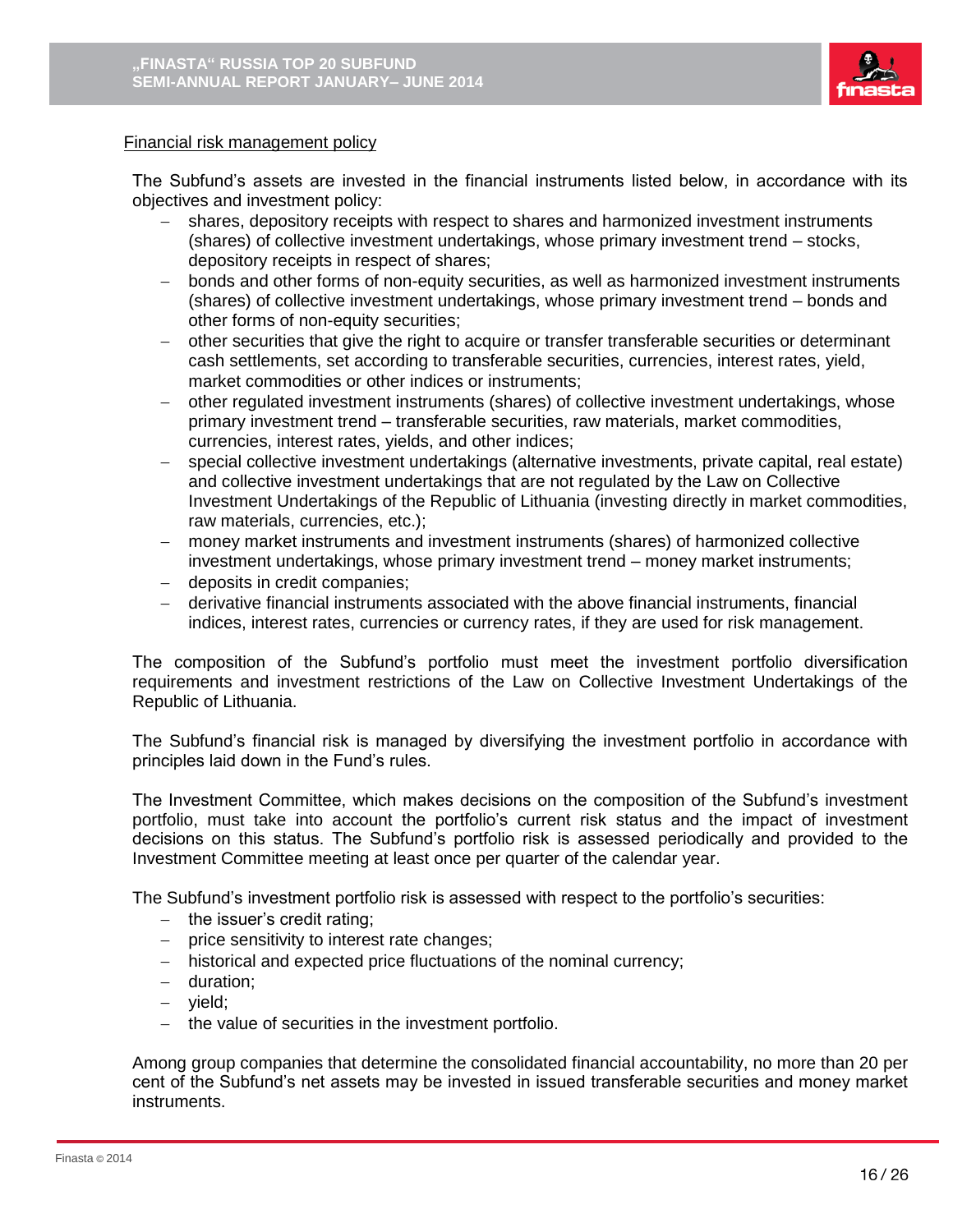

Any of the issuer's shares that belong to the Subfund in conjunction with the Management Company and other concerted collective investment undertakings managed by the Management Company may not give more than a tenth of total voting rights in the issuer's general meeting of shareholders.

The Subfund may acquire no more than:

- 10 per cent of all the issuer's non-voting shares;
- 10 per cent of all the issuer's bonds and other forms of non-equity securities;
- 25 per cent of the investment instruments or shares of other collective investment undertakings;
- 10 per cent of a single issuer's issued money market instruments.

The Management Company reviews the investment strategy at least once every 3 years and changes it where necessary.

Recognition principles for increases and decreases in assets and liabilities

The net asset value (NAV) is calculated as follows:

- $-$  the value of property (assets);
- the value of liabilities;
- the difference in the values of property (assets) and liabilities shows NAV.

Calculations of the value of assets and liabilities are based on their fair value. This represents NAV, at which they are most likely to be sold.

Liabilities are calculated in compliance with Business Accounting Standards.

The Subfund's asset (or a part of it) shall be written-off only if:

- the rights to the asset (or a part of it) are realized;
- the rights have expired or the right are transferred

The liabilities (or a part of it) must be written-off only when they vanish, i.e. when the liabilities of the Subfund expire, are fulfilled or expired.

When calculating NAV, the value of assets and liabilities denominated in foreign currencies is estimated in accordance with the Bank of Lithuania's established official exchange rate between that currency and litas that prevails on the valuation date.

### Rules for the deduction accumulation company and depositary

The salary due to the Management Company for the Subfund's management shall be paid from the Subfund's resources.

The salary of the Management Company consists of:

- a success fee no higher than fifteen (15) per cent of the increase in the Subfund's NAV;
- $-$  an asset management fee no higher than one point five (1.5) per cent of the Subfund's average annual NAV.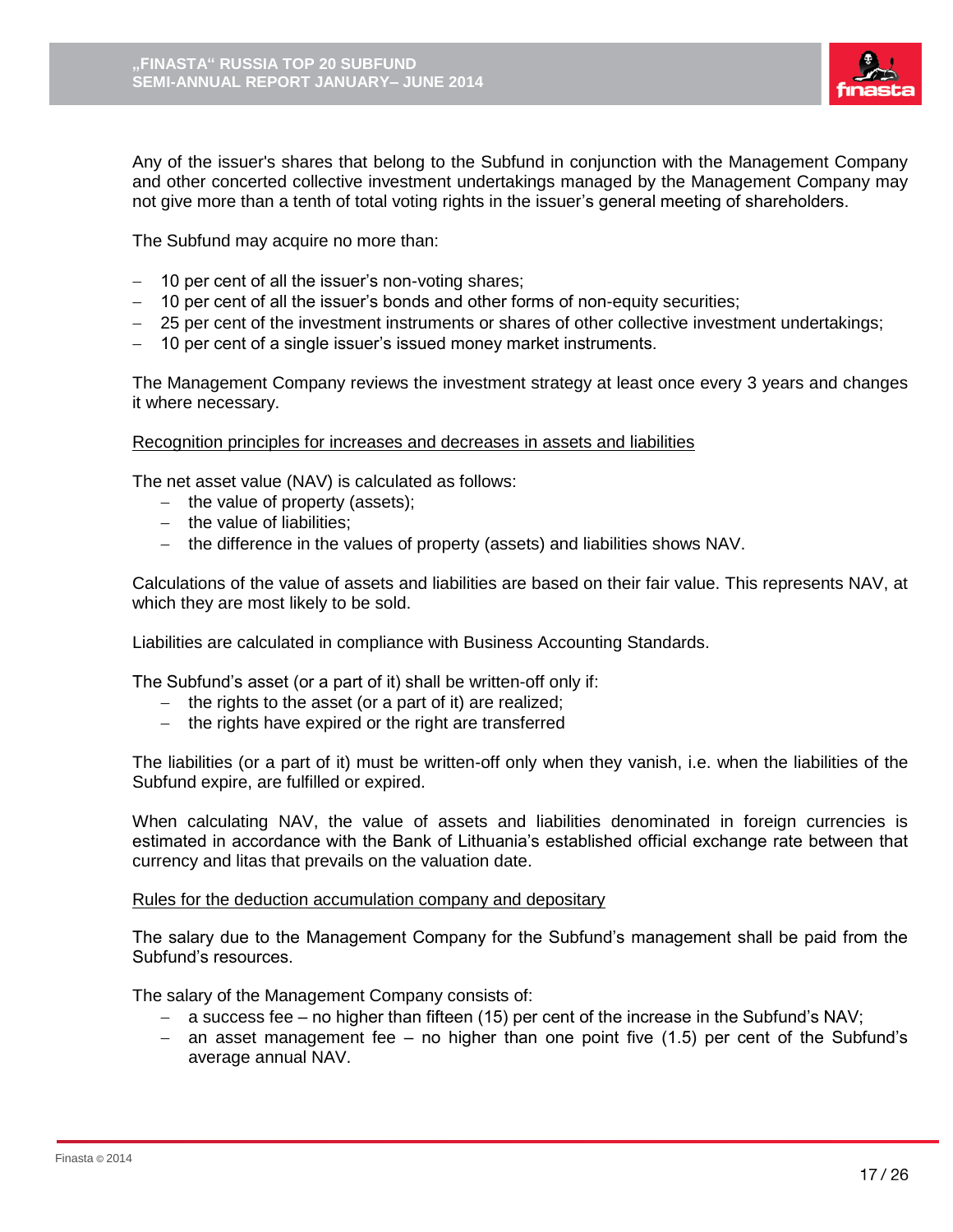

The salary payable to the Management Company for the Subfund's instrument distribution and conversion is not included in the management fee (a conversion fee is applied to change one subfund's instruments into another subfund's instruments):

- The Subfund's selling price for an investment instrument is equal to the instrument's value and no higher than two (2) per cent of the payment to cover distribution costs;
- The Subfund's replacement cost for an investment instrument is equal to the instrument's value and no higher than 0.25 per cent of the payment to cover replacement costs.

Distribution / conversion charges, which are included in the Subfund's investment instrument purchase / conversion price, pay the Member pursuant to the Subfund's purchase-sale agreement for instruments.

Distribution and exchange fees are not included in calculations of NAV.

The salary for the Management Company is calculated on an accumulation basis every day of the Subfund's NAV and an increase of the Subfund's instrument value on that day, in line with the principle of simultaneity. The salary for the Management Company is paid monthly until the 10th (tenth) calendar day of the following month.

The calculation period for the success fee takes from 1 January to 31 December of each calendar year. This fee is calculated in accordance with the High Water Mark principle and is accounted for each day, deducting the success fee from the daily increase in the instrument's value established in the Subfund's documents. This is only applied if the instrument's value is greater than the highest value that the instrument has had (more information can be found in Explanatory letter, Clause 1)

At the end of the calendar year, an amount shall be adjusted for the management's salary. During the year, overpayments within 30 (thirty) calendar days of the end of the year are returned to the Subfund, and the resultant debts must be repaid to the Management Company within 30 (thirty) calendar days after the end of the financial year.

Overpayments repaid by the Management Company to the Subfund are increased by the Subfund's NAV.

A salary for the depositary and services provided under the depositary contract shall be paid from the Subfund's resources and cannot exceed 0.5 (five-tenths of a) per cent of the Subfund's average annual NAV.

The salary for the depositary consists of:

- custody of the Subfund's assets, calculated by the accumulation principle every day of the Subfund's NAV. The salary is calculated on the basis of actual number of working days in the year;
- the movement of financial instruments in accounts, which is calculated on the basis of each business day on which operations were executed in financial instrument accounts.

The salary for the depositary is paid for each quarter of the preceding year until the 10th (tenth) day of the following quarter.

The amount of remuneration of assets in custody shall be adjusted at the end of the calendar year. During the calendar year, resulting overpayments for assets in custody within 30 (thirty) calendar days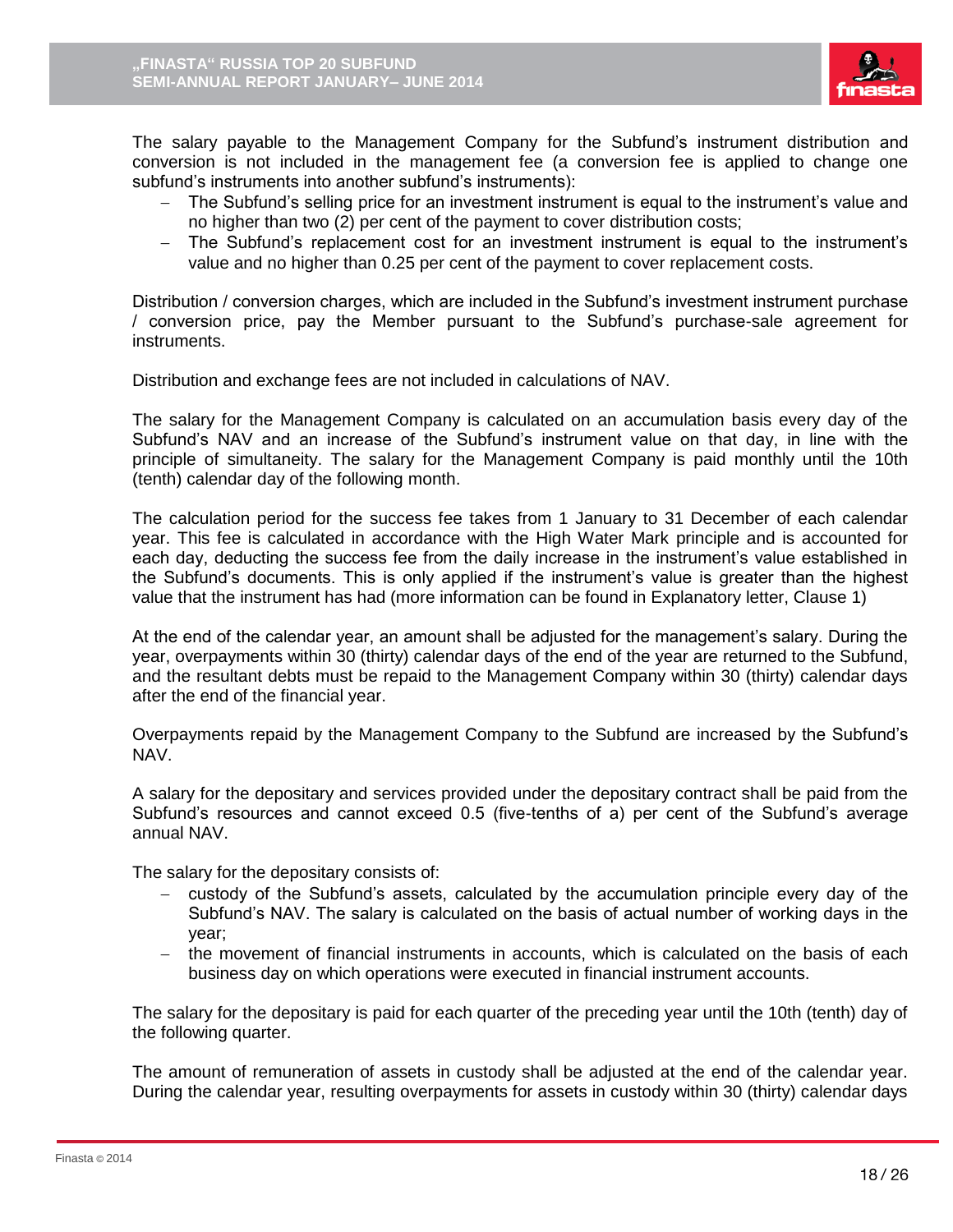

after the end of the financial year shall be returned to the Subfund, and the Subfund's resulting debts must be repaid to the depositary within 30 (thirty) calendar days of the end of the financial year.

The overpayment amount repaid to the Subfund is increased by the Subfund's NAV.

### Investment evaluation methods and frequency of revaluation of investments

The fair market value of instruments traded on regulated markets in the Baltic countries (in Riga, Tallinn and Vilnius stock exchanges) is determined by the average market price of instruments traded in regulated markets on the publicly-announced valuation date. The fair value of instruments traded on the markets, other than those specified above, is determined by the closing price, except when:

- instruments are quoted on several regulated markets. In this case, the fair value is determined on the basis of data on the regulated market where trade in these instruments has the highest liquidity, regularity and frequency;
- under the given criteria, it is impossible to reasonably choose a market on the basis of data to determine the fair value of the instrument. In such a case, data is used from the regulated market where the issuer's registered office of the instrument is;
- the instrument has not been quoted during the last trading session. In this case, to determine the fair value is used the last known price. This price should be from no more than 30 calendar days prior to the former average market price or closing price, if no events have occurred since the last trading day for which the current market price is significantly lower or higher than the last known price;
- the instrument has not been quoted for more than 30 calendar days prior to the valuation date, or was quoted less than is established in the value calculation procedures of the Management Company's net asset fund, the real value of the financial instrument is determined by the last average price in the mid-market;
- when there is no supply of the financial instrument in the regulated market, the financial instrument is accounted for its demand price. If there is no demand of the financial instrument in the regulated market, the financial instrument is accounted for its supply price divided by two.
- when a certain company moves from the trade lists in the regulated market (the shares are removed from the list) or there are neither demand of the financial instrument nor supply price in the regulated market, the financial instrument is evaluated considering the net profit (for one share) ratio of one or several similar companies that is multiplied by the evaluated company's net profit for one share.

Financial instruments not sold in regulated markets are evaluated as follows:

- shares, depository receipts on shares:
	- $-$  if it is possible to evaluate reasonably that the financial instrument is not liquid, it is evaluated considering the ratio of the net profit for one share (using the average weighted number of ordinary shares that were in circulation for a certain period of time) of other similar company(s) that is multiplied by the evaluated company's profit for one share and providing a discount for asset illiquidity;
	- when it is impossible to reasonably assess the value of the financial instrument by the said method, the real value of the financial instrument can be assessed by an independent business valuator who has the right for such activity if the evaluation took place no later than one year and if there were no essential changes after the evaluation due to which the present market price is significantly lower or higher compared to the evaluated by the evaluator; or is evaluated by a likely sale price determined by a chosen evaluation model that is defined in the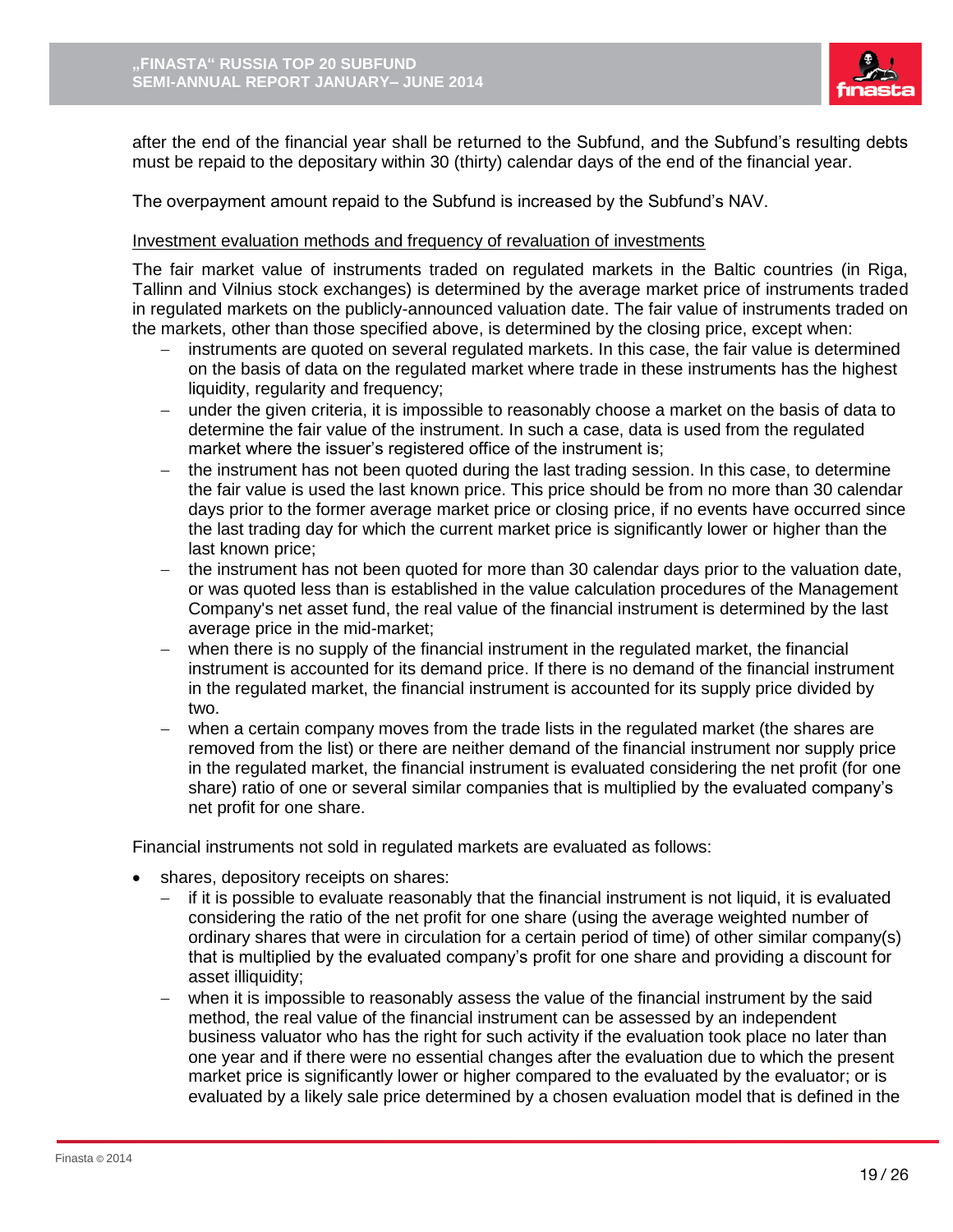

calculation requirements of the Management Company's net assets of managed funds and that is universally applied and recognized in the finance market.

- Bonds and other form non-equity securities are evaluated according to the calculation requirements of the Management Company's managed net assets of funds. In order to evaluate the value of these financial instruments as accurately as possible, bonds and other form nonequity securities are evaluated using the following methods (order of priority):
	- The instruments that will be redeemed during more than a year are evaluated according to the formula provided in the Subfund's rules. The Subfund's rules are available on the internet, [www.finasta.com](http://www.finasta.com/).
	- The instruments that will be redeemed during less than a year are evaluated according to the formula provided in the Subfund's rules. The Subfund's rules are available on the internet, [www.finasta.com](http://www.finasta.com/).
	- The yield of the financial instruments of the Republic of Lithuania is determined by the yield average as for that day the best buying (lowest BID) sale (highest ASK) for a certain issue offered by at least three primary dealers (e.g. SEB bankas AB, DnB Nord bankas AB, Swedbank AB, bankas Finasta AB);
	- The financial instrument is evaluated by a method of accrued interest (amortizing the value of a financial instrument);
	- The real value of foreign bonds and other form non-equity securities is determined by the net assets calculation requirements of the Management Company's managed funds.
- The value of a derivative financial instrument is determined by a likely sale price determined by the chosen evaluation model that is defined in the calculation requirements of the Management Company's net assets of managed funds and that is universally applied and recognised in the finance market.
- CIU items (shares) assessed by the last publicly announced redemption price;
- Money market instruments that have reached redemption maturity or with a remaining time of no longer than 397 days or those whose yield regularly is adjusted in line with money market conditions at least once per 397 days, or whose risks, including credit and interest rate risks, are very similar to the risks of financial instruments with a redemption maturity and yield that meet the above characteristics.
- The fixed-term deposits are evaluated by the value of amortized cost;
- Cash and assets in credit companies, except the fixed-term deposits, are evaluated by the nominal value;
- Other asset is evaluated by the most likely sale price determined by a chosen evaluation model that is defined in the calculation requirements of the Management Company's managed net assets of funds and that is universally applied and recognized in the finance market.

# Rules for investment item value evaluation

The initial value of the Subfund's item was 100 Litas (28,9620 Euro).

The Subfund's NA value is being calculated every day according to the NAV calculating methodology confirmed by the Securities Commission of the Republic of Lithuania and according to calculation requirements of the Management Company's net assets of managed funds that were confirmed by the Board of the Management Company.

The Subfund's item value is assessed by dividing the Subfund's NAV by the number of all the Subfund's items in circulation. The total value of all items of the Subfund is always equal to the NAV of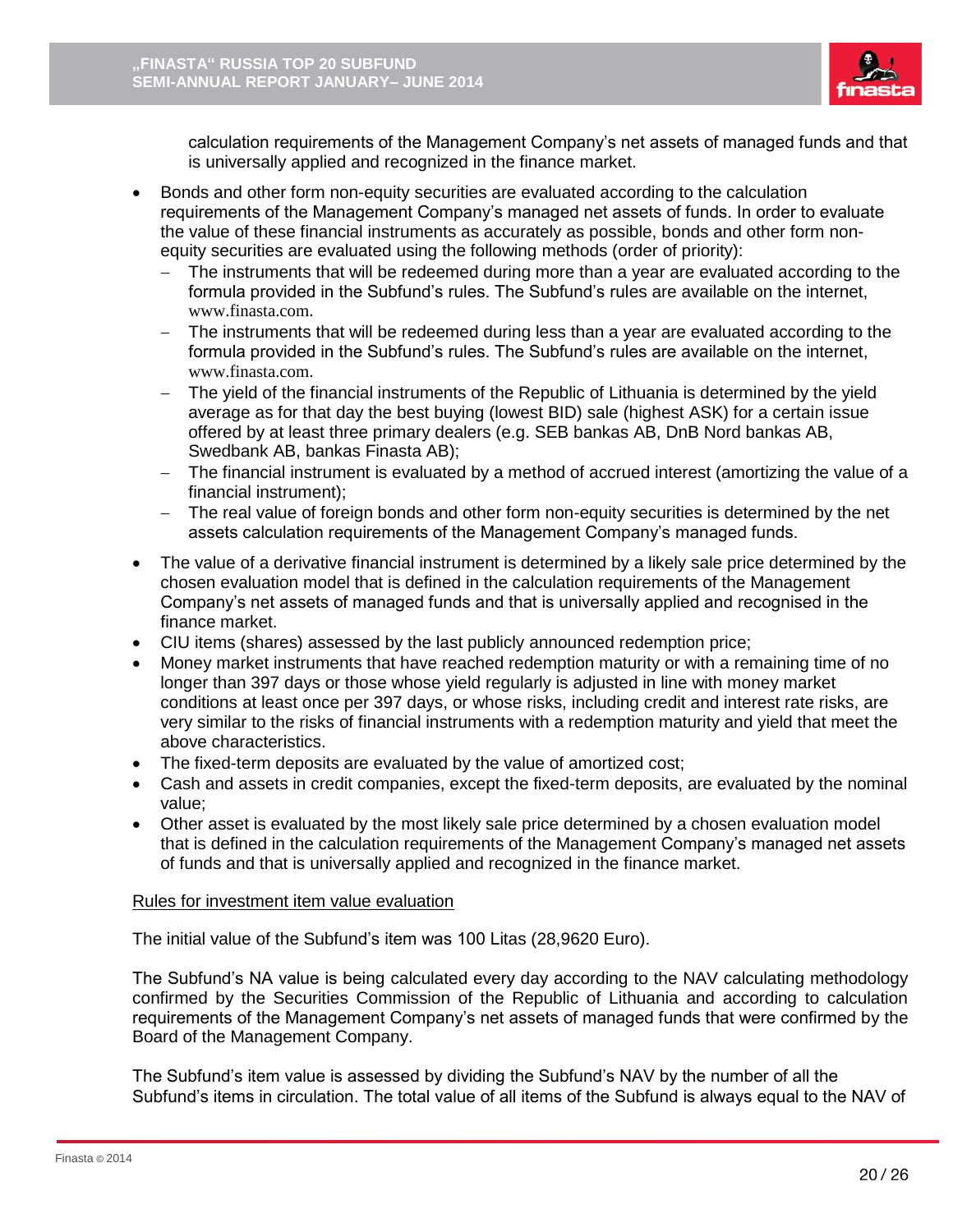

the Subfund. The Subfund's item value is calculated leaving four decimal places and is rounded according to mathematical rounding rules.

The currency that is used for calculation of the Subfund's NAV and item value is euro.

The Subfund's NAV and item value during the running day are announced by the 12.00 of the subsequent business day on the internet www.finasta.com.

### Cash and cash equivalents

The cash is considered to be the money in the Subfund's accounts. Short-term deposits (up to 3 months) are admitted as cash equivalents. Term deposits are accounted for nominal value, accumulating the interest following the linear method until the end of the term.

Cash and cash equivalents that are nominated in a foreign currency are evaluated by the national currency of the Republic of Lithuania according to the official exchange rate provided by the Bank of Lithuania on the day of assessment.

#### Post-balance events

After the end of the reporting period, there were no important post-balance events

23.3.3. Comments on Explanatory Letter:

Note 1. Net assets, investment items and value

Information is provided in the report's Clause 5.

Note 2. Number and value of the distributed and redeemed investment items

Information is provided in the report's Clause 6.

Note 3. Investment portfolio structure

Information is provided in the report's Clause 11.

Note 4. Allocation of investment assets according to criteria corresponding with the investment strategy

Information is provided in the report's Clause 12.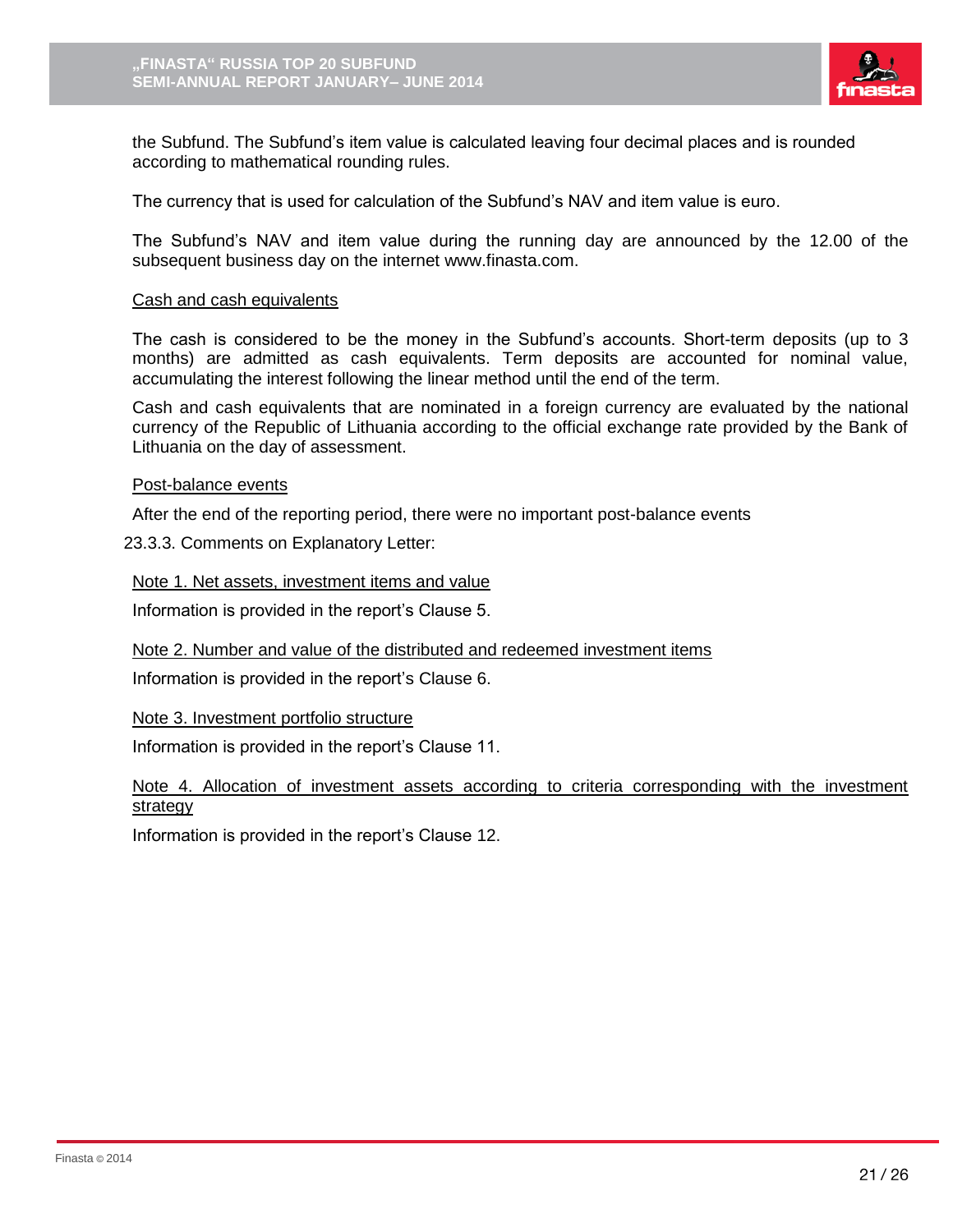

### Note 5. Change in value of investments

|                                         | Change                            |                                |                                          |                      |                      |                               |
|-----------------------------------------|-----------------------------------|--------------------------------|------------------------------------------|----------------------|----------------------|-------------------------------|
| Items of the statement<br>of net assets | Balance at 31<br>December<br>2013 | Acquired<br>over the<br>period | Sold<br>(redeemed)<br>over the<br>period | Increase in<br>value | Decrease in<br>value | Balance at<br>30 June<br>2014 |
| Time deposits                           |                                   |                                | ۰                                        |                      | -                    |                               |
| Money market<br>instruments             |                                   |                                |                                          |                      |                      |                               |
| Debt securities <sup>2</sup>            |                                   |                                |                                          |                      |                      |                               |
| Debt securities issued                  |                                   |                                |                                          |                      |                      |                               |
| or guaranteed by<br>governments and     |                                   |                                |                                          |                      |                      |                               |
| central banks                           |                                   |                                |                                          |                      |                      |                               |
| Other debt securities                   |                                   |                                |                                          |                      |                      |                               |
| Equity securities                       | 12,655,349.65                     | 6,044,180.298                  | 9,593,775.368                            | 4,424,549.886        | 5,848,183.487        | 7,682,120.98                  |
| Units and shares of                     |                                   |                                |                                          |                      |                      |                               |
| collective investment                   |                                   |                                |                                          |                      |                      |                               |
| undertakings                            |                                   |                                |                                          |                      |                      |                               |
| Derivative financial                    |                                   |                                |                                          |                      |                      |                               |
| instruments <sup>1</sup>                |                                   |                                |                                          |                      |                      |                               |
| Real estate objects                     |                                   |                                |                                          |                      |                      |                               |
| Other investments                       |                                   |                                |                                          |                      |                      |                               |
| <b>Total</b>                            | 12,655,349.65                     | 6,044,180.298                  | 9,593,775.368                            | 4,424,549.886        | 5,848,183.487        | 7,682,120.98                  |

\* The net value of investment increase or decrease is provided here; the net value is calculated from the investment profit from sales and investment increase amount by contracting investment losses from sales and investment value decrease amount.

#### Note 6. Results of sale of investments

The undertaking did not carry out financial instrument transactions during the first six months of year 2014 that are not recorded at their fair value in accounting records.

### Note 7. Derivative financial instruments

Information is provided in the report's Clauses 13, 14 and 15.

### Note 8. Remuneration costs for intermediaries

Information is provided in the report's Clause 8.

Note 9. Participants calculated and (or) paid dividends and other payments that do not change the number of items after being paid

Information is provided in the report's Clause 26.

Note 10. Borrowed and lent funds

Information is provided in the report's Clause 27.

#### Note 11. Third-party commitments to guarantee yield size of the income undertaking.

During the reporting period and at the end of it, there were no third party's liabilities to guarantee the yield size of the undertaking.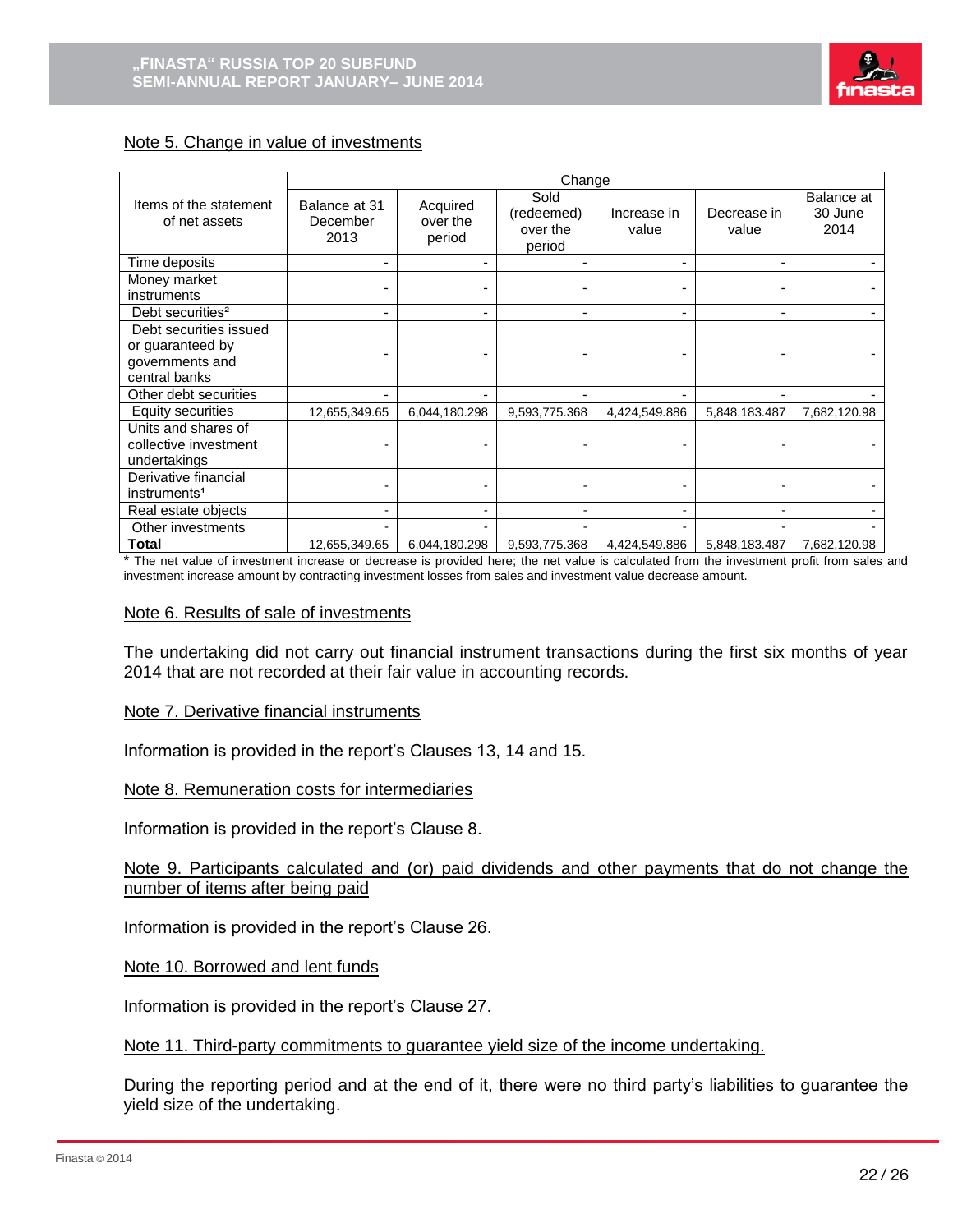

## Note 12. The volumes of transactions with related parties during the reporting and previous periods.

No transactions were drawn with the related persons during the reporting period.

Note 13. Significant accounting estimates, or if these were not made, effect of a change, or correction of the presented comparative information due to changes in accounting policies or because of errors

During the reporting period from January 1, 2014 to June 30, 2014, the Fund followed the same accounting policy as in the previous year.

Note 14. Short summary on significant after-balance events that, if not disclosed, could have a material impact on the ability of the users of the company's financial statements to make decisions

Significant events did not occur after the reporting period closed.

Note 15. Significant changes in assets or liabilities after the date for calculations of net assets, if not included in the net asset value.

Here were no significant changes in assets and liabilities after the period closed.

Note 16. Other significant information on the financial condition, factors and circumstances of the collective investment undertaking that have an impact on its assets or liabilities

There is no other significant information on the Fund's financial condition.

24. The full text of the audit's conclusion:

Information provided in the next year's report.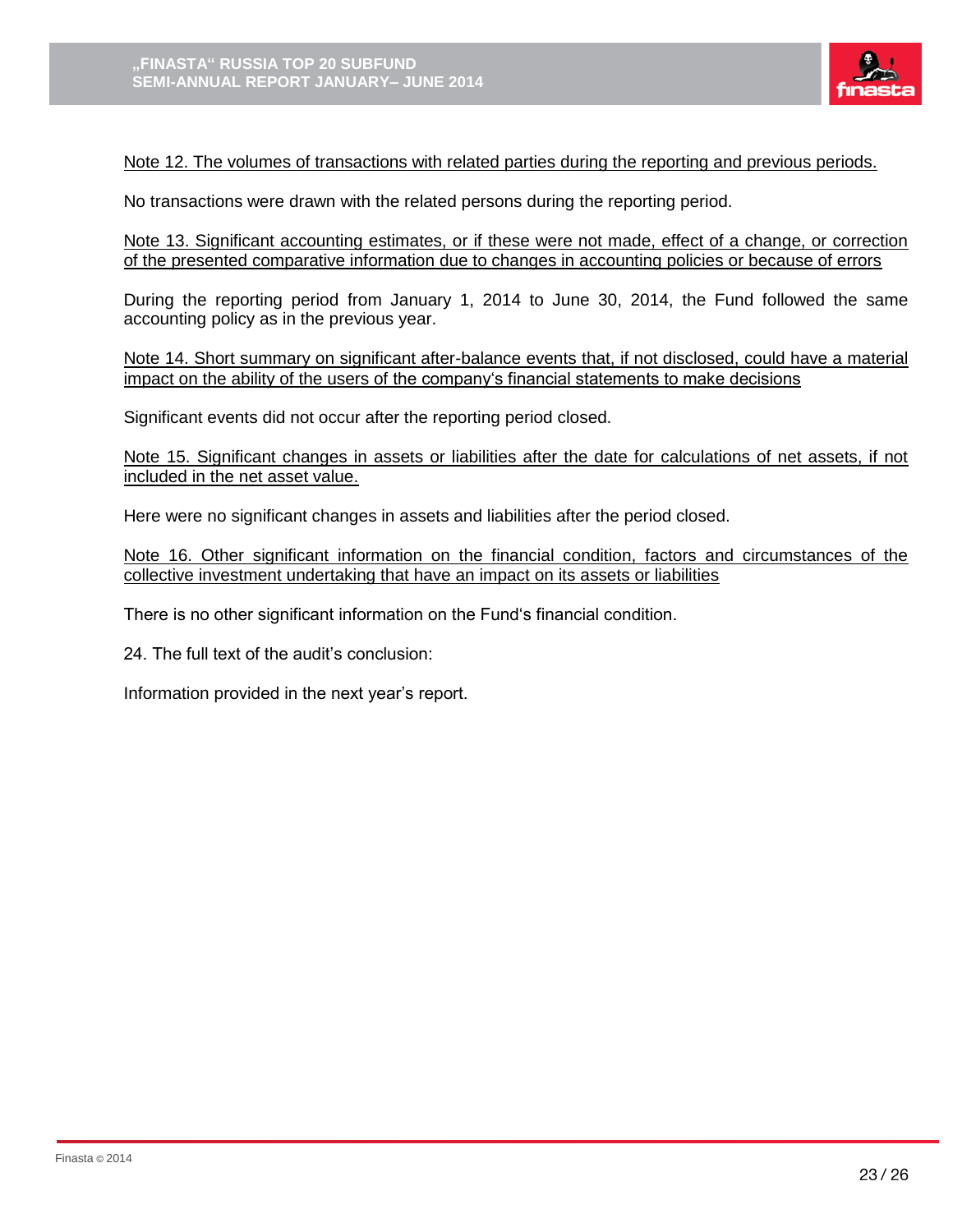

25. Information about income from investment activities of the collective investment undertaking and expenses incurred over the reporting period:

| I.               | Income from investment activities                  |                |
|------------------|----------------------------------------------------|----------------|
| $\overline{1}$ . | Interest income                                    |                |
| 2.               | Realized profit from investments in:               | (1,608,468.11) |
| 2.1.             | <b>Equity securities</b>                           | (1,697,335.73) |
| 2.2.             | Government non-equity securities                   |                |
| 2.3.             | Companies' non-equity securities                   |                |
| 2.4.             | <b>Financial instruments</b>                       |                |
| 2.5.             | Derivative financial instruments                   |                |
| 2.6.             | Other items of collective investment undertakings  |                |
| 2.7.             | Other (dividends, coupon, currency)                | 88,867.62      |
| 3.               | Unrealized profit (loss) from:                     | 273,702.13     |
| 3.1.             | <b>Equity securities</b>                           | 273,702.13     |
| 3.2.             | Government non-equity securities                   |                |
| 3.3.             | Companies' non-equity securities                   |                |
| 3.4.             | <b>Financial instruments</b>                       |                |
| 3.5.             | Derivative financial instruments                   |                |
| 3.6.             | Other items of collective investment undertakings  |                |
| 3.7.             | Other                                              |                |
|                  | Total amount of income                             | (1,334,765.98) |
| Ш.               | Expenses                                           |                |
| 1.               | Operating expenses:                                | 165,727.22     |
| 1.1.             | Payments for management                            | 66,460.31      |
| 1.2.             | Depository fees                                    | 23,236.14      |
| 1.3.             | Intermediary fees                                  | 39,649.19      |
| 1.4.             | Auditor's fee                                      | 7,250.57       |
| 1.5.             | Other charges and expenses                         | 29,131.00      |
| 2.               | Other expenses                                     |                |
|                  | <b>Total costs</b>                                 | 165,727.22     |
| III.             | Net income                                         | (1,500,493.19) |
| IV.              | Payouts (dividends) to holders of investment items |                |
| V.               | Re-invested income                                 | (1,500,493.19) |

26. Other important information about the financial state of the collective investment undertaking, factors and circumstances that influenced the assets and liabilities of the collective investment undertaking.

There is no other important information about the financial state of the collective investment undertaking, factors and circumstances that influenced the assets and liabilities of the collective investment undertaking.

# **VII. INFORMATION ABOUT PAYMENT OF DIVIDENDS**

27. Information about the dividends reckoned or/and paid:

The Subfund did not pay or calculate payable dividends during the reporting period.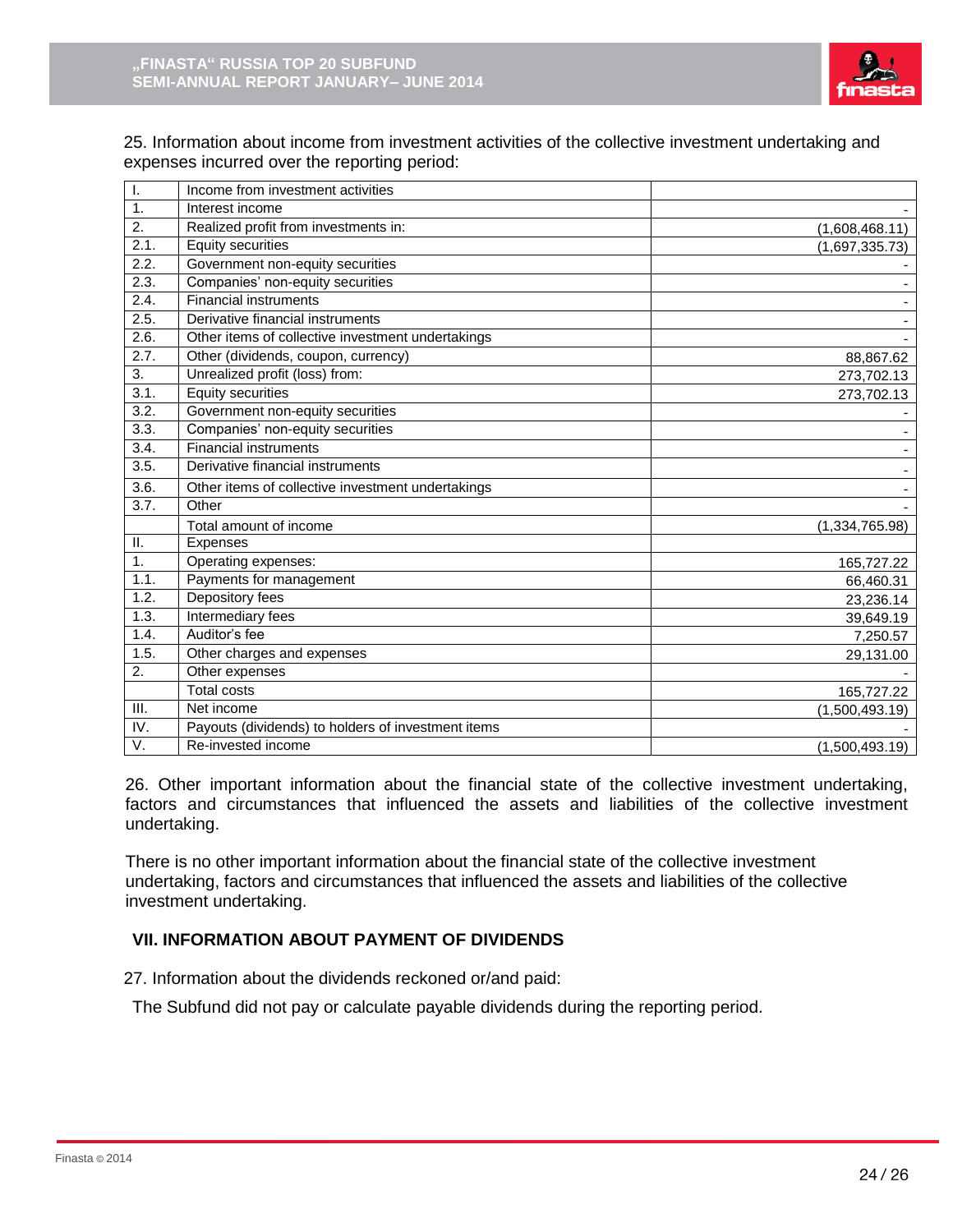

## **VIII. INFORMATION ABOUT THE BORROWED ASSETS NECESSARY FOR THE COLLECTIVE INVESTMENT UNDERTAKING**

28. The borrowed assets for the collective investment undertaking usage at the end of the reporting period:

No assets were borrowed for the Subfund's usage during the reporting period or at the end of it.

# **IX. OTHER INFORMATION**

29. Explanations, comments, illustrating graphical material and other important information about the activities of the collective investment undertaking, so that the investor could properly evaluate changes and results of the undertaking:

Figure 1. The change of the investment item value from the beginning of the Subfund's activities.



# **X. PERSONS ACCOUNTABLE**

30. Names, surnames (names of legal entities), addresses, title and number of the permission for certain activities of consultants (finance dealer's companies, auditors, etc.) who provided services during the preparation of the report.

Consultant's services were not used during the preparation of the reports.

31. Names, surnames, positions, workplaces (in case the persons who prepared the report are not employees of the company) of the persons who prepared the report:

The reports were prepared by the employees of the Management Company.